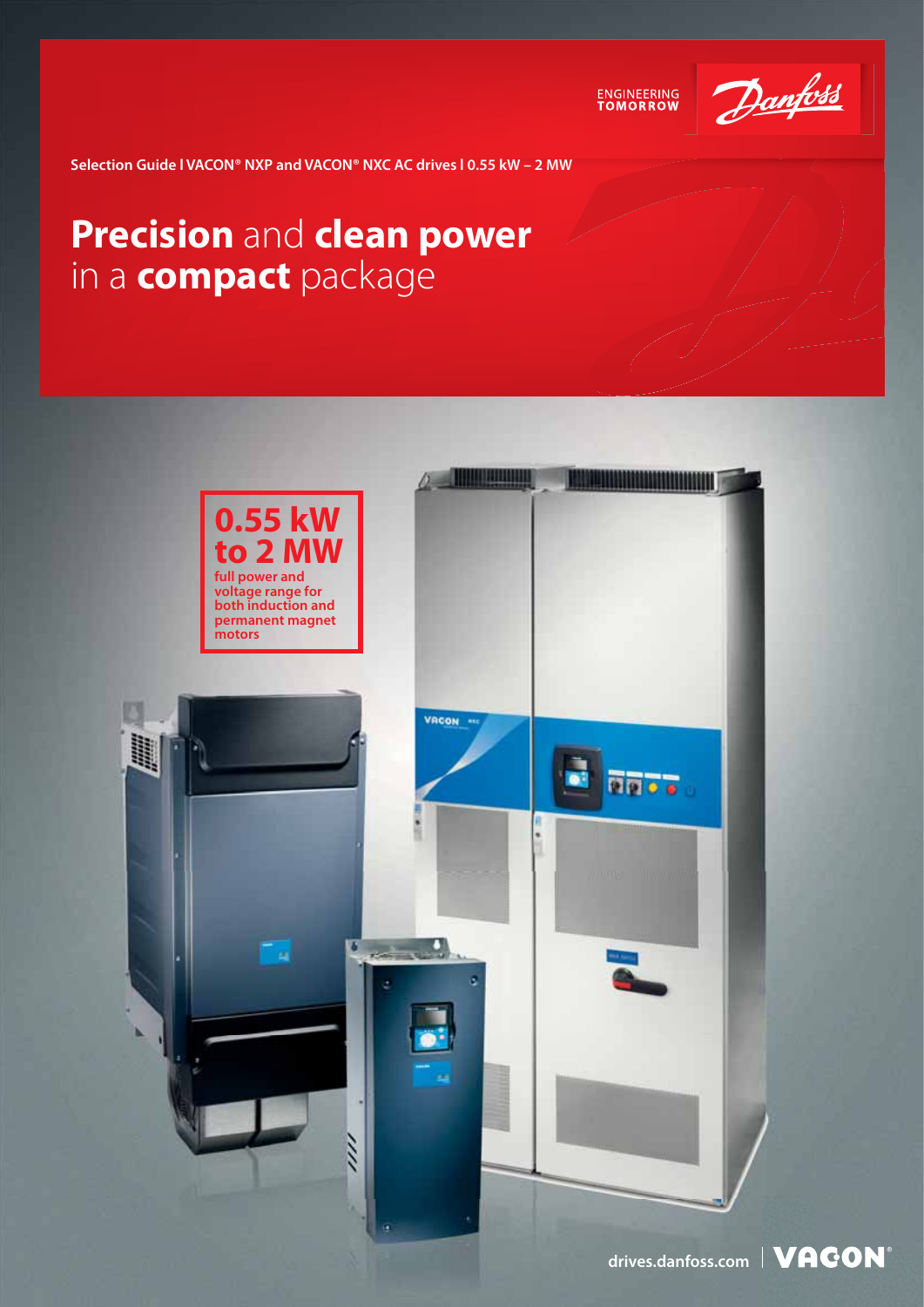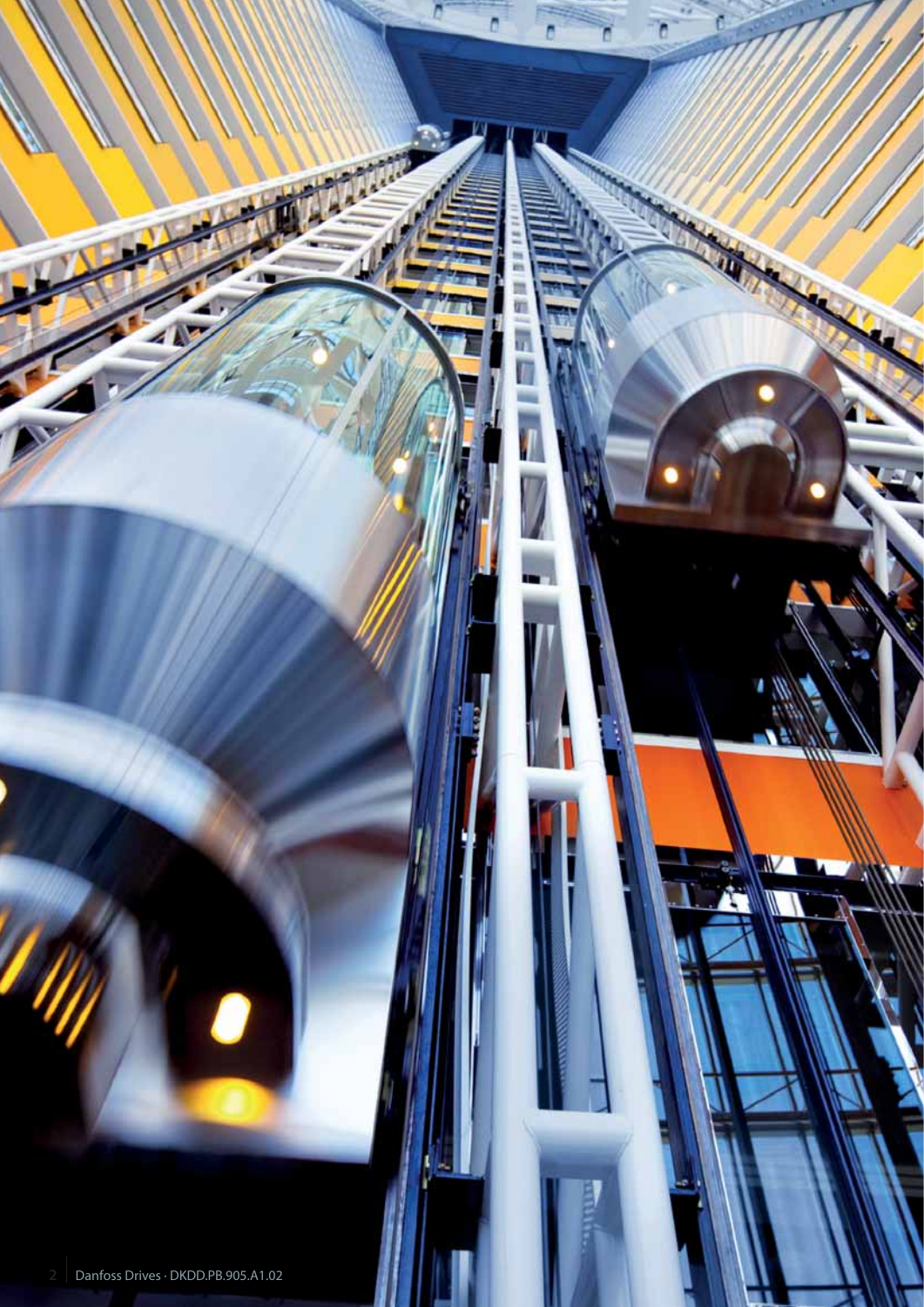## Continuous control. Pure power.

VACON® NXP is a premium air-cooled AC drive for use in all applications where reliability, robust performance, precision and power are required. These drives are available in the power range from 0.55 kW to 2,000 kW.

#### **Ideal for demanding applications**

VACON® NXP range offers the ultimate in motor control, for both induction and permanent magnet (PM) motors, gearless drive applications and paralleling solutions for high power motors.

VACON NXP is the smart drive of choice. With fast fieldbus options and exceptional programming flexibility, your VACON NXP is easily integrated into any plant's automation system. Satisfied customers also rely on our enclosed cabinet drive solution, VACON® NXC, to perform in the most challenging industrial environments such as oil and gas, extrusion, mining, pulp and paper, water and wastewater applications.

With improved functional safety, extensive approvals in place and

comprehensive maintenance tools, you can be sure that your VACON® AC drives will give you the best possible control and ensure high operational quality and availability over the entire lifetime of your system.

Our VACON NXP portfolio fulfills key international standards and global requirements, including safety and EMC and Harmonics approvals.

#### **In harmony with the environment**

We are committed to being an environmentally responsible company and our energy saving products and solutions are a good example of that. We have developed our manufacturing process in order to minimize the impact on the environment. All excess materials in the production and service processes are carefully sorted and

recycled. Likewise, we continue to develop innovative solutions utilizing ie. regenerative energy and smart grid technology to help customers effectively monitor and control energy use and costs.

#### **At your service**

Whether you are an original equipment manufacturer (OEM), system integrator, brand label customer, distributor or end user, Danfoss Drives provides services to help you meet your business targets. Our global service solutions are available 24/7 throughout the product lifecycle with the intent to minimize the total cost of ownership and environmental load.



VACON® NXP wall-mounted range VACON® NXP drive modules VACON® NXC drive cabinets







#### **VACON® NXP/NXC**

| <b>Typical segments</b>                                       | <b>Key features</b>                                                                                    | <b>Benefits</b>                                                                                                                           |
|---------------------------------------------------------------|--------------------------------------------------------------------------------------------------------|-------------------------------------------------------------------------------------------------------------------------------------------|
| • Mining and Minerals<br>Compressors<br>• Marine and Offshore | Full power and voltage range from 0.55 kW to 2.0 MW<br>for both induction and permanent magnet motors. | Same software tools, same control and option boards<br>allowing the maximum utilisation of VACON NXP features<br>over a wide power range. |
| Cranes and Hoists<br>$Meta$ Metals<br>• Chemical and Refining | Extensive range of ready-to-use applications for basic to<br>demanding needs.                          | No additional software engineering required,<br>saving time and money.                                                                    |
| ■ Water and Wastewater<br>Oil and Gas<br>• Pulp and Paper     | Create your own applications with VACON® Programming<br>tool (licensed software tool).                 | Customized applications provide added flexibility<br>to meet process requirements.                                                        |
| Cement and Gass<br>General process industry                   | Five built-in expansion slots for additional I/O, fieldbus and<br>functional safety boards.            | No additional external modules required. Options boards<br>are compact and easy to install at any time.                                   |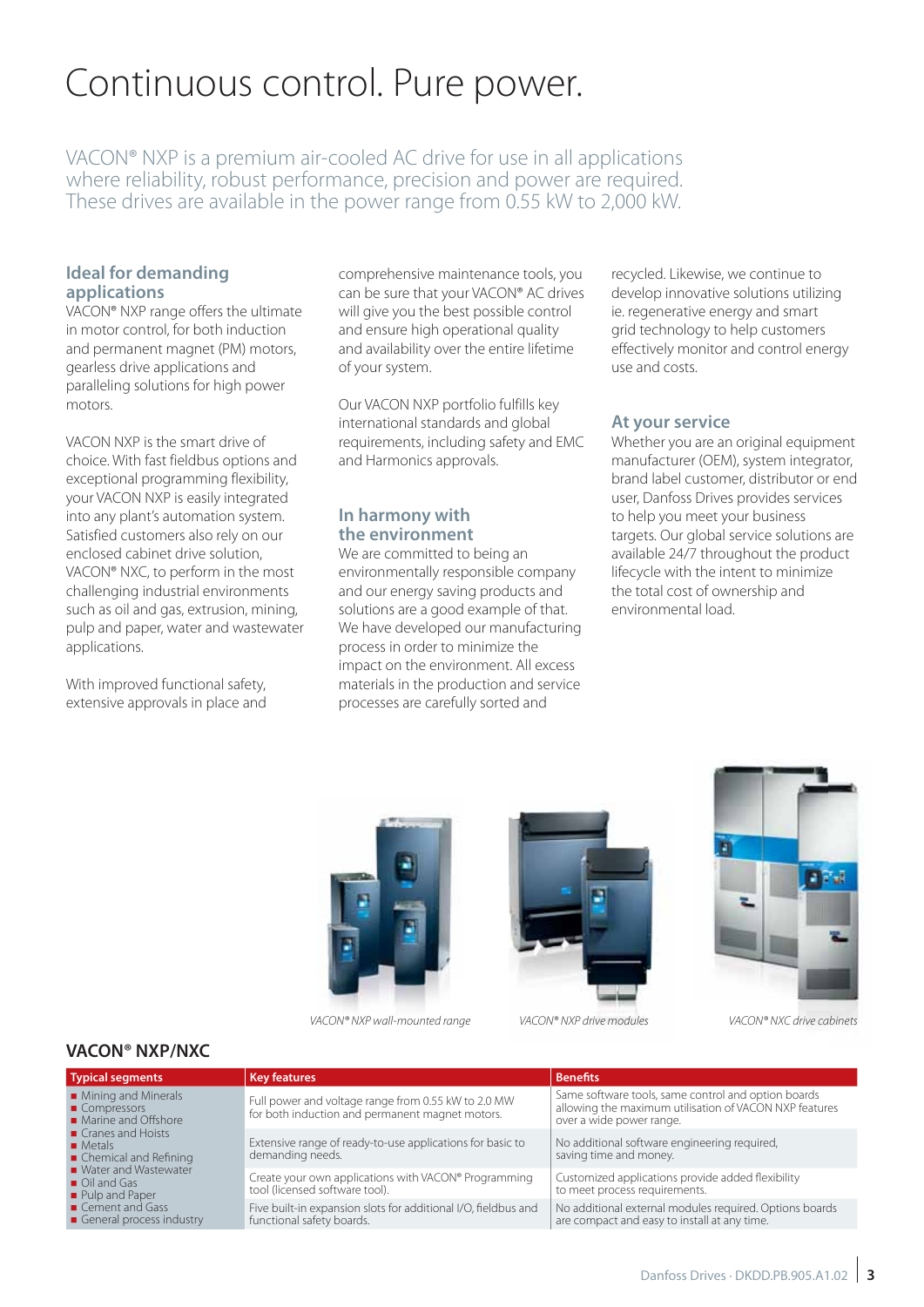## Multiple options



#### **VACON® NXP Control**

VACON® NXP offers a high-performance control platform for all demanding drive applications. The micro controller provides both exceptional prosessing and calculation power. The VACON NXP supports both induction and permanent magnet motors in open and closed loop control modes. VACON® Programming tool can be used to improve performance and create cost savings by integrating customer-specific functionality into the drive. The same control board is used in all VACON NXP drives, allowing the maximum utilization of VACON NXP control features over a wide power and voltage range.



#### **Option boards**

Our VACON® NXP Control provides exceptional modularity by offering five (A, B, C, D and E) plug-in extension slots. Fieldbus boards, encoder boards as well as wide range of IO boards can simply be plugged-in at any time without the need to remove any other components.

A listing of all options boards is provided on page 21.



#### **Fieldbus options**

Your VACON NXP is easily integrated within a plant's automation system by using plug-in fieldbus option boards including PROFIBUS DP, Modbus RTU, DeviceNet and CANopen. Fieldbus technology ensures increased control and monitoring of the process equipment with reduced cabling – ideal for industries where the need to ensure that products are produced under the right conditions is of paramount importance. An external +24 V supply option enables communication with the control unit even if the main supply is switched off. Fast drive-to-drive communication is possible using our fast SystemBus fiber optic communication.

**Profibus DP | DeviceNet | Modbus RTU | CANopen**



#### **Ethernet connectivity**

VACON NXP is the smart drive of choice, as there is no need to purchase additional communication tools. Ethernet connectivity allows remote drive access for monitoring, configuring and troubleshooting. Our Ethernet protocols such as PROFINET IO, EtherNet/IP and Modbus/TCP are available for all VACON NXP drives. New Ethernet protocols are being continuously developed.

**Modbus/TCP | PROFINET IO | EtherNet/IP**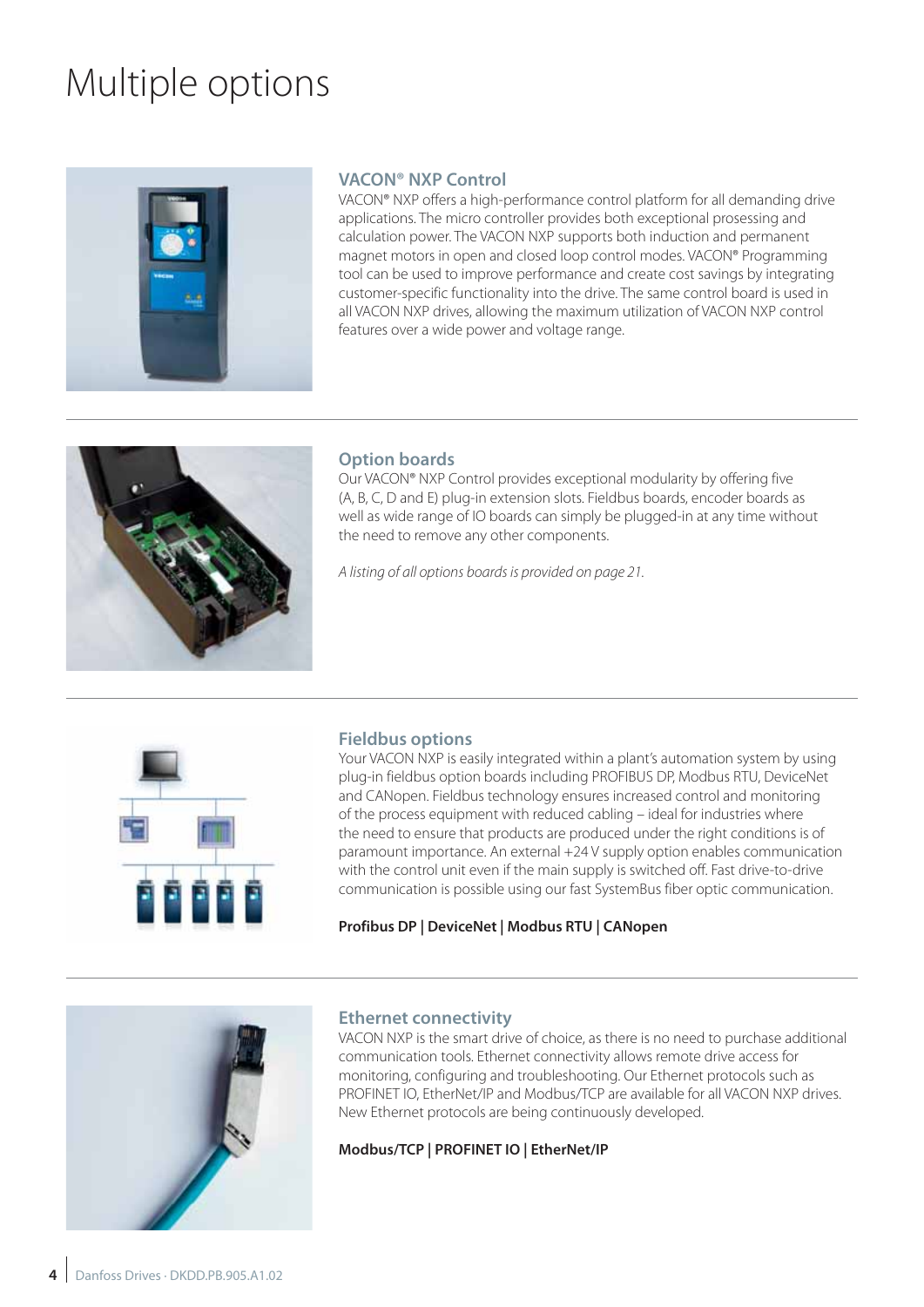## Functional safety

#### **Safe Torque Off, Safe Stop 1**

**Safe Torque Off (STO)** is available for all VACON® NXP drives. It prevents the drive from generating torque on the motor shaft and prevents unintentional start-ups. The function also corresponds to an uncontrolled stop in accordance with stop category 0, EN60204-1.

**Safe Stop 1 (SS1)** initiates the motor deceleration and initiates the STO function after an application specific time delay. The function also corresponds to a controlled stop in accordance with stop category 1, EN 60204-1.

The advantage of the integrated STO and SS1 safety options compared to standard safety technology using electromechanical switchgear is the elimination of separate components and the effort required to wire and service them, while still maintaining the required level of safety at work.

#### **ATEX certified thermistor input**

An ATEX approved thermistor input is available as an integrated option. Certified and compliant with the European ATEX directive 94/9/EC, the integrated thermistor input is specially designed for the temperature supervision of motors that are placed in areas in which potentially explosive gas, vapor, mist or air mixtures are present and areas with combustible dust. Typical industries requiring such supervision include chemical, petrochemical, marine, metal, mechanical, mining, and oil drilling.

If over-heating is detected, the drive immediately stops feeding energy to the motor. As no external components are needed, the cabling is minimized, improving reliability and saving on both space and costs.

#### **DC cooling fans**

VACON NXP high-performance air-cooled products are equipped with DC fans. This significantly increases the reliability and lifetime of the fan also fulfilling the ERP2015 directive on decreasing fan losses. Likewise, the DC-DC supply board component ratings fulfill industrial requirement levels.

#### **Conformal coating**

To increase performance and durability, conformally coated circuit boards (also known as varnished boards) are provided as standard for power modules (FR7 - FR14).

The upgraded boards offer reliable protection against dust and moisture and extend the lifetime of the drive and critical components.







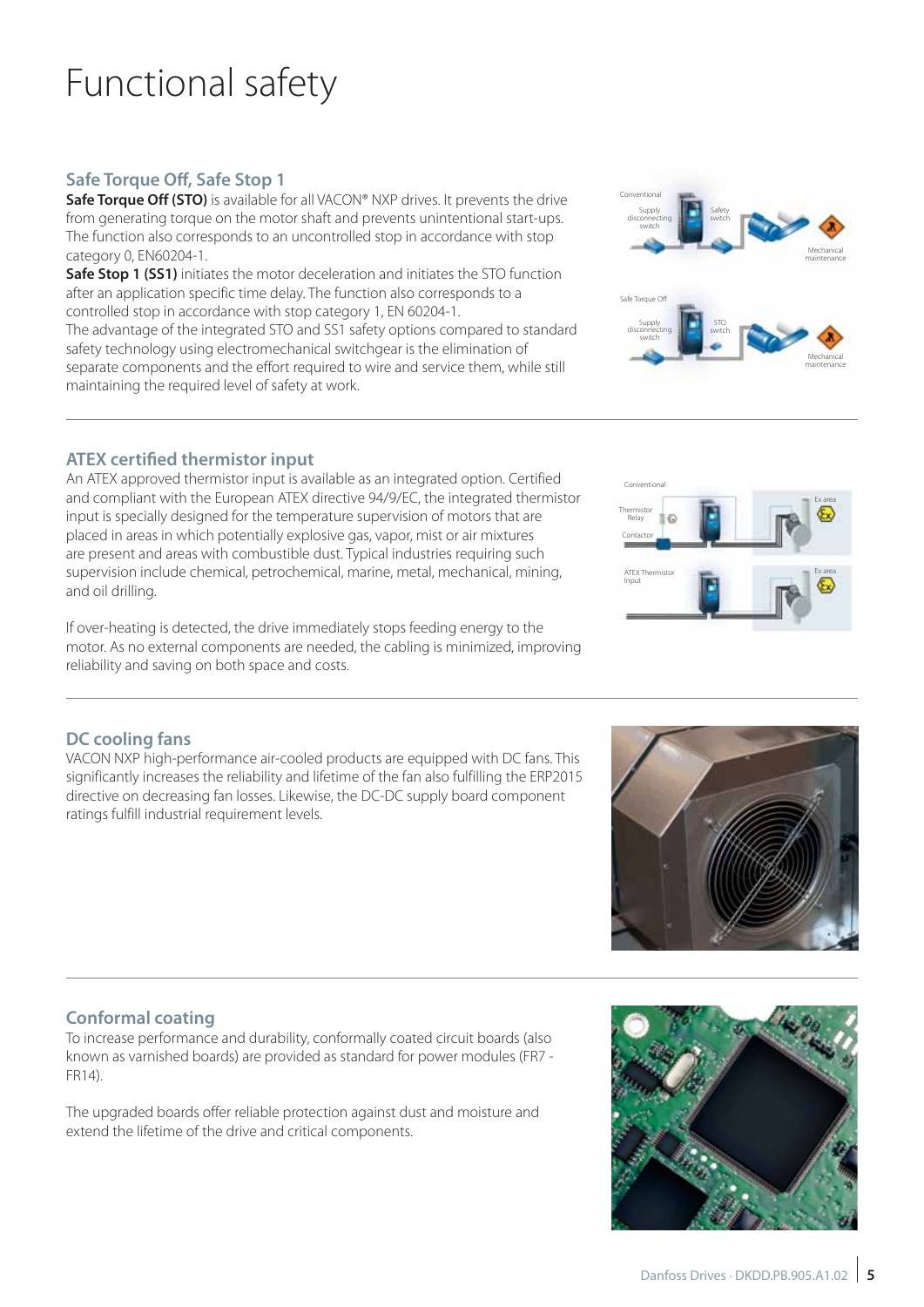## Commissioning made easy



#### **User-friendly keypad**

The user interface is intuitive to use. You will enjoy the keypad's well-structured menu system that allows for fast commissioning and trouble-free operation.

- Removable panel with plug-in connection
- Graphical and text keypad with multiple language support
- Text display multi-monitoring function
- **Parameter backup and copy function with the panel's internal memory**
- The startup wizard ensures a hassle-free set up. Choose the language, application type and main parameters during the first power-up.



#### **Documentation wizard**

Make use of our VACON® Documentation Wizard and achieve dramatic savings in engineering time. The Documentation Wizard is a technical documentation tool, which creates a complete set of drawings for each VACON® NXC configuration. Just enter the product information, i.e. a type code, required variations and extra equipment (plus codes) into the user interface field, and the tool will automatically generate the documentation in any of the following formats: DWG (AutoCAD) drawings, DXF (AutoCAD) drawings, PDF (Adobe reader), and E-plan project (prj).



#### **VACON® NCDrive**

VACON® NCDrive is used for setting, copying, storing, printing, monitoring and controlling parameters. The VACON NCDrive communicates with the drive via the following interfaces: RS-232, Ethernet TCP/IP, CAN (fast multiple drive monitoring), CAN@Net (remote monitoring).

VACON NCDrive also includes a handy Datalogger function, which offers you the possibilty to track failure modes and perform root cause analysis.

**PC-tools can be downloaded from<http://drives.danfoss.com>**



#### **All-in-one application package**

The All-in-One application package has seven built-in software applications, which can be selected with one parameter.

In addition to the All-in-One package, we offer several segment specific and advanced applications such as System Interface application, Marine application, Lift application and Shaft Synchronisation application for more demanding uses.

**VACON NXP applications can be downloaded from <http://drives.danfoss.com>**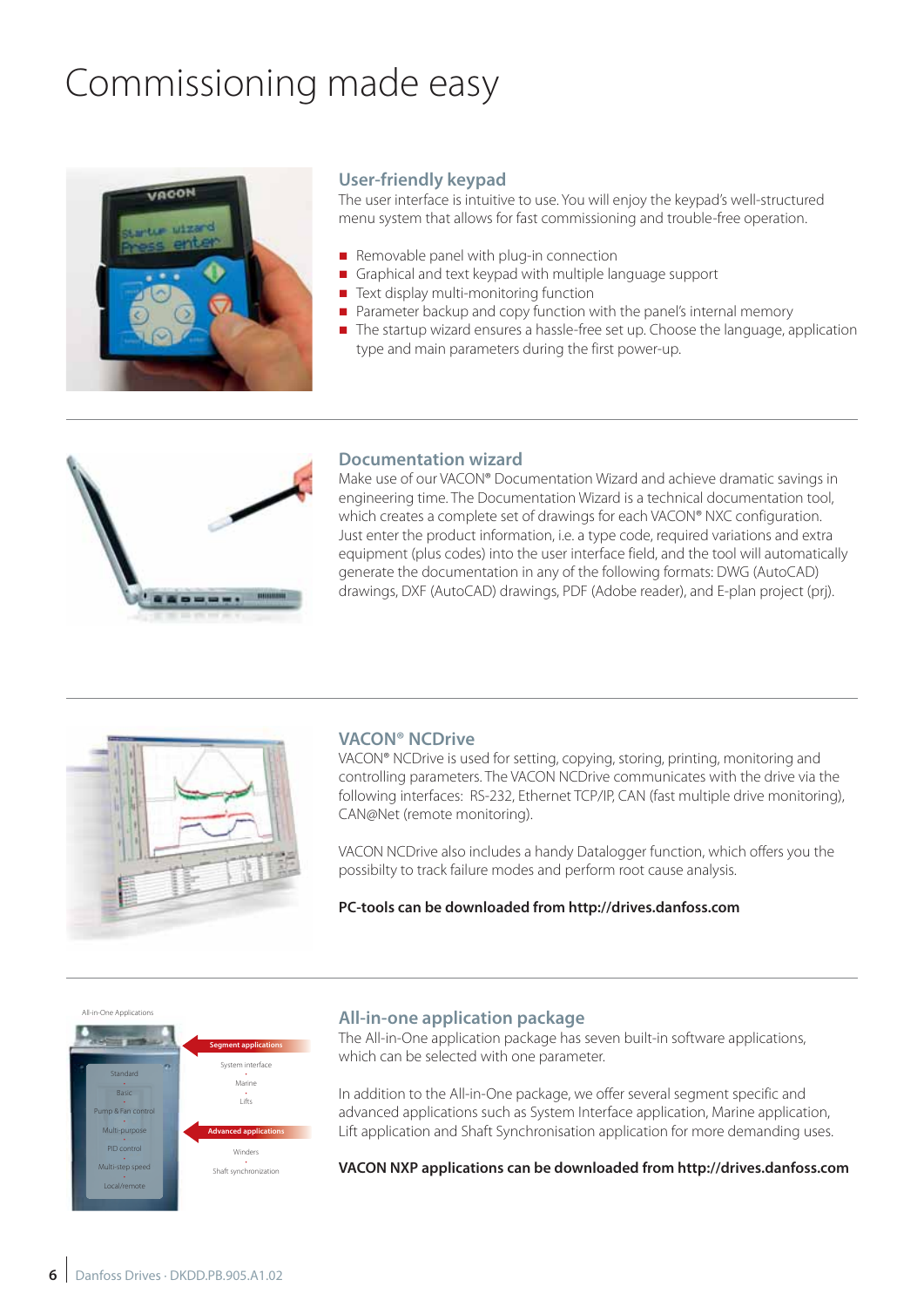## High power and improved redundancy

VACON® DriveSync is our innovative control concept for running standard drives in parallel to control high-power AC motors or increase the redundancy of a system. This concept suits single or multiple winding motors typically above 1 MW.

AC drives up to 5 MW can be built using standard drive components and have the following benefits:

- The system is modular and easy to extend
- $\blacksquare$  High total power can be obtained by combining smaller drives
- System redundancy is higher than in a conventional drive because each unit can run independently
- $\blacksquare$  Individual drive is easy to maintain and service
- $\blacksquare$  Identical units reduce the required amount of spare parts thus reducing overall costs
- No special skills are required for the engineering, installation, commissioning and maintenance of drives as they are comprised of standard modules
- $\blacksquare$  It is possible to run multiple winding motors with a phase shift between the windings



Example of the VACON DriveSynch configuration.

#### **Mains AC drive type Loadability Motor shaft power Frame size Dimensions and weight W x H x D (mm)/kg Low (+40°C) High (+40°C) Maximum current IS [A] 400 V supply Rated continuous current IL [A] 10% overload current [A] Rated continuous current**  $I_{\rm H}$  [A]<br>1940 **50% overload current [A] 10% overload P [kW] 50% overload P [kW] 380-500 V 50/60 Hz** 2 x NXC 1150 5 A 2 L 0 SSF 2150 2365 1940 2910 3492 1200 1100<br>2 x NXC 1300 5 A 2 L 0 SSF 2470 2717 2185 3278 3933 1350 1100 2 x NXC 1300 5 A 2 L 0 SSF 2470 2717 2185 3278 3933 1350 1100 2 x FR13 1606 x 2275 x 605/1350<br>2 x NXC 1450 5 A 2 L 0 SSF 2755 3031 2470 3705 4446 1500 1350 1350 2 x NXC 1450 5 A 2 L 0 SSF 2755 3031 2470 3705 4446 1500 1350<br>3 x NXC 1150 5 A 2 L 0 SSF 3278 3605 2936 4403 5284 1800 1500 3 x NXC 1150 5 A 2 L 0 SSF 3278 3605 2936 4403 5284 1800 1500 3 x NXC 1300 5 A 2 L 0 SSF 3705 4076 3278 4916 5900 2000 1800 3 x FR13 1606 x 2275 x 605/1350<br>3 x NXC 1450 5 A 2 L 0 SSF 4133 4546 3705 5558 6669 2250 2000 3 x FR13 1606 x 2275 x 605/1350 3 x NXC 1450 5 A 2 L 0 SSF 4133 4546 3705 5558

#### **Typical VACON DriveSynch examples using VACON® NXP/NXC drives**

Values are given at switching frequency 2.0 kHz.

|                         |                             |                                               |                                   | <b>Loadability</b>                              |                                   |                                     |                           | Motor shaft power         |                 |                                                                  |  |
|-------------------------|-----------------------------|-----------------------------------------------|-----------------------------------|-------------------------------------------------|-----------------------------------|-------------------------------------|---------------------------|---------------------------|-----------------|------------------------------------------------------------------|--|
|                         |                             |                                               | Low $(+40^{\circ}C)$              |                                                 | High $(+40^{\circ}C)$             |                                     | 690 V supply              |                           |                 |                                                                  |  |
| <b>Mains</b><br>voltage | AC drive type               | Rated<br>conti-<br>nuous<br>current<br> , [A] | 10%<br>overload<br>current<br>[A] | Rated<br>conti-<br>nuous<br>current<br>$I_H[A]$ | 50%<br>overload<br>current<br>[A] | <b>Maximum</b><br>current l.<br>[A] | 10%<br>overload<br>P [kW] | 50%<br>overload<br>P [kW] | Frame<br>size   | <b>Dimensions</b><br>and weight<br>$W \times H \times D$ (mm)/kg |  |
|                         | 2 x NXC 0920 6 A 2 L 0 SSE  | 1748                                          | 1920                              | 1500                                            | 2337                              | 2679                                | 1710                      | 1520                      |                 |                                                                  |  |
|                         | 2 x NXC 1030 6 A 2 L 0 SSF  | 1810                                          | 2000                              | 1500                                            | 2337                              | 2679                                | 1710                      | 1520                      | $2 \times$ FR13 | 1406 x 2275 x 605/1250                                           |  |
| 525-690 V               | 2 x NXC 1180 6 A 2 L 0 SSF* | 1950                                          | 2140                              | 1630                                            | 2500                              | 3335                                | 1900                      | 1610                      |                 |                                                                  |  |
| 50/60 Hz                | 3 x NXC 0920 6 A 2 L 0 SSE  | 2622                                          | 2884                              | 2337                                            | 3490                              | 4019                                | 2500                      | 2200                      |                 |                                                                  |  |
|                         | 3 x NXC 1030 6 A 2 L 0 SSE  | 2706                                          | 3000                              | 2337                                            | 3490                              | 4019                                | 2500                      | 2200                      | $3 \times FR13$ | 1406 x 2275 x 605/1250                                           |  |
|                         | 3 x NXC 1180 6 A 2 L 0 SSF* | 2910                                          | 3210                              | 2500                                            | 3735                              | 5002                                | 2800                      | 2410                      |                 |                                                                  |  |

\*Max. ambient temperature of +35°C.

Values are given at switching frequency 2.0 kHz.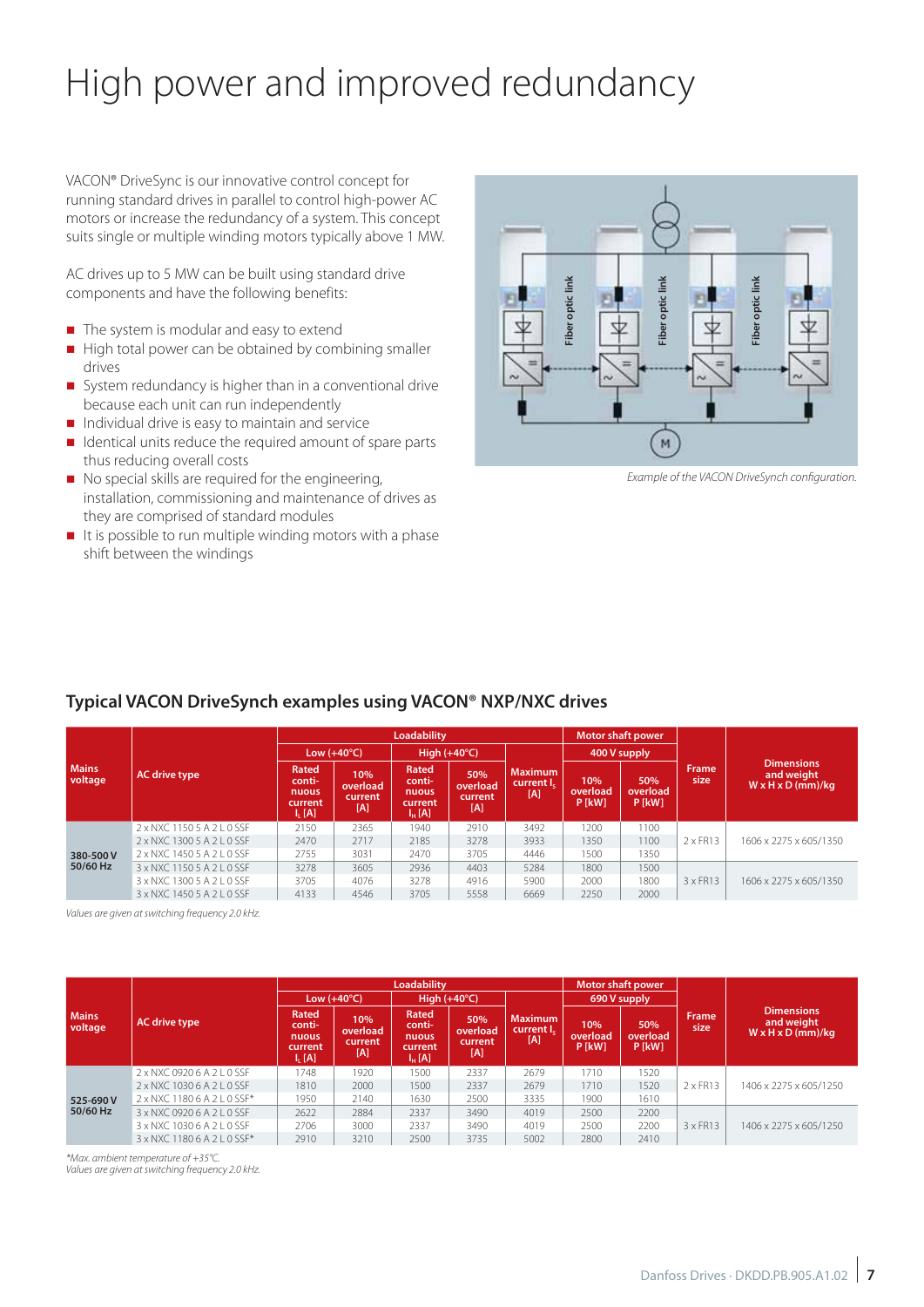

## VACON® NXP wall-mounted

The VACON® NXP wall-mounted is one of the most compact and comprehensive drive packages on the market, with all the necessary components integrated in a single frame. For the lower power range, VACON NXP drives are available in a compact IP21 or IP54 frame.

#### **Fully equipped**

VACON NXP wall-mounted units are equipped with internal EMC filtering, and the power electronics are integrated into an all-metal frame. The smaller frame sizes (FR4-FR6) have an integrated brake chopper as standard, and the 380-500 V units can be equipped with an integrated brake resistor. The larger frames (FR7-FR12) can be equipped with an integrated brake chopper as an option.

#### **Typical applications**

- $\blacksquare$  Elevators and escalators
- Cranes and hoists
- Winches and cargo pumps
- **Pumps and fans**
- Conveyors
- **Machine tools**
- Yaw and pitch control
- Oil pumps
- Winders and unwinders
- Pulp drvers
- $\blacksquare$  Tissue machinery
- **Extruders**

#### **Features**

- Complete voltage range 230...690 V AC
- Removable panel with parameter back-up function
- Common control board
- Built-in I/0 expandability, 5 slots available and option boards in all frame sizes
- **Marine type approvals and** functional safety features
- Integrated brake chopper as standard in FR4-6, 380-500 V units.

#### **Benefits**

- One type of drive for wide power and voltage range reduces the complexity and the need for additional training
- $\blacksquare$  Easier commissioning saves time
- Same software tools and applications for the entire range
- Compact and and easy to install – saves time and money
- System complexity can be reduced saving engineering time and costs

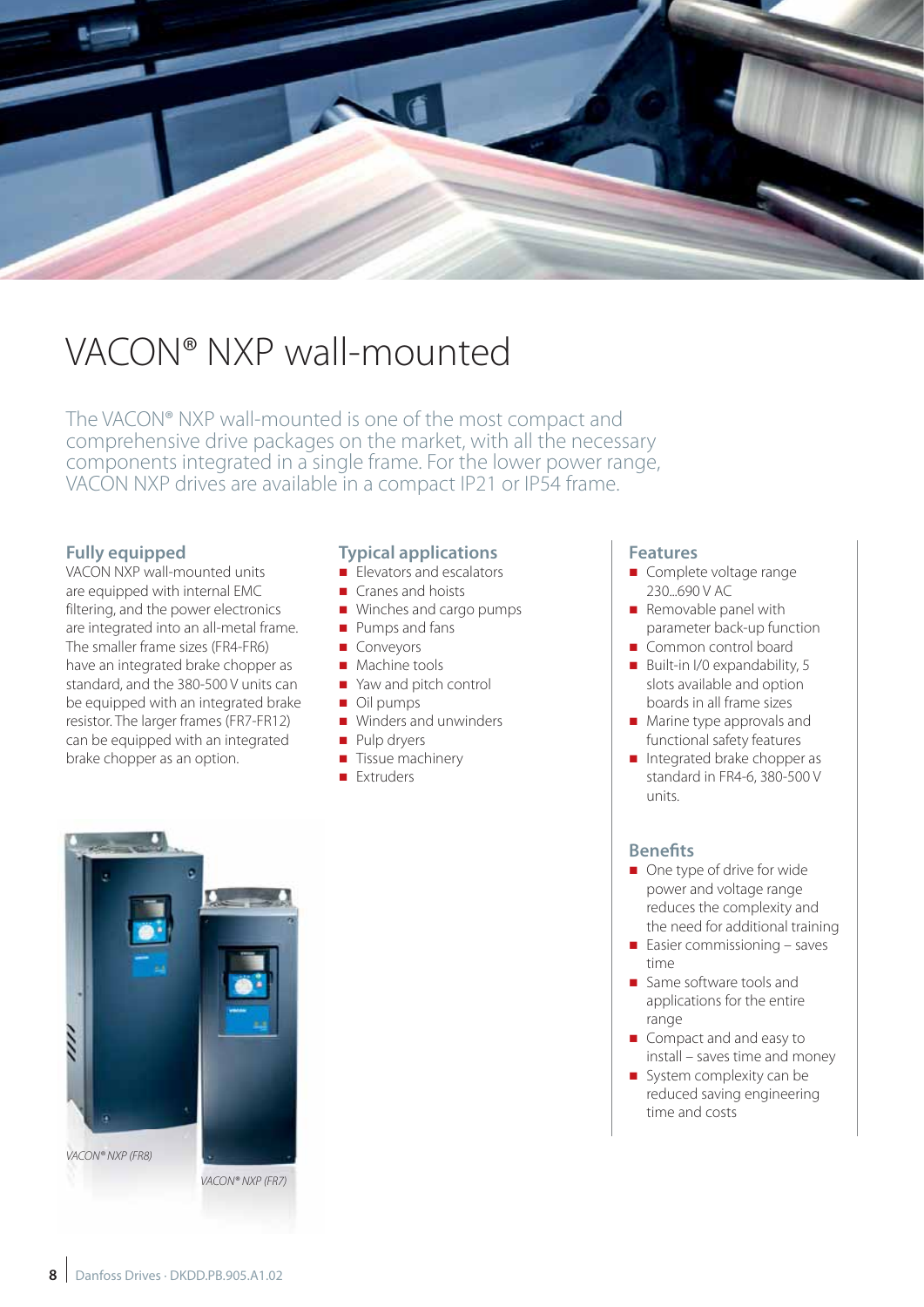

|                         |                                                      |                                                 |                                   | <b>Loadability</b>                              |                                   |                                                 | <b>Motor shaft power</b>         |                                  |                      |                                                                  |  |
|-------------------------|------------------------------------------------------|-------------------------------------------------|-----------------------------------|-------------------------------------------------|-----------------------------------|-------------------------------------------------|----------------------------------|----------------------------------|----------------------|------------------------------------------------------------------|--|
|                         |                                                      | Low $(+40^{\circ}C)$                            |                                   |                                                 | High (+40°C)                      |                                                 | 230 V / 400 V / 690 V            |                                  |                      |                                                                  |  |
| <b>Mains</b><br>voltage | AC drive type                                        | Rated<br>conti-<br>nuous<br>current<br>$I_L[A]$ | 10%<br>overload<br>current<br>[A] | Rated<br>conti-<br>nuous<br>current<br>$I_H[A]$ | 50%<br>overload<br>current<br>[A] | <b>Maximum</b><br>current I <sub>s</sub><br>[A] | 10%<br>overload<br><b>P</b> [kW] | 50%<br>overload<br><b>P</b> [kW] | <b>Frame</b><br>size | <b>Dimensions</b><br>and weight<br>$W \times H \times D$ (mm)/kg |  |
|                         | NXP 0003 2 A 2 H 1 S S S                             | 3.7                                             | 4.1                               | 2.4                                             | 3.6                               | 4.8                                             | 0.55                             | 0.37                             |                      | 128 x 292 x 190/5                                                |  |
|                         | NXP 0004 2 A 2 H 1 S S S                             | 4.8                                             | 5.3                               | 3.7                                             | 5.6                               | 7.4                                             | 0.75                             | 0.55                             |                      | 144 x 391 x 214/8.1                                              |  |
|                         | NXP 0007 2 A 2 H 1 S S S                             | 6.6                                             | 7.3                               | 4.8                                             | 7.2                               | 9.6                                             | 1.1                              | 0.75                             | FR4                  | 195 x 519 x 237/18.5                                             |  |
|                         | NXP 0008 2 A 2 H 1 S S S                             | 7.8                                             | 8.6                               | 6.6                                             | 9.9                               | 13.2                                            | 1.5                              | 1.1                              |                      | 237 x 591 x 257/35                                               |  |
|                         | NXP 0011 2 A 2 H 1 S S S                             | 11                                              | 12.1                              | 7.8                                             | 11.7                              | 15.6                                            | 2.2                              | 1.5                              |                      | 291 x 758 x 344/58                                               |  |
|                         | NXP 0012 2 A 2 H 1 S S S                             | 12.5                                            | 13.8                              | 11                                              | 16.5                              | 22                                              | $\overline{3}$                   | 2.2                              |                      | 480 x 1150 x 362/146                                             |  |
|                         | NXP 0017 2 A 2 H 1 S S S<br>NXP 0025 2 A 2 H 1 S S S | 17.5<br>25                                      | 19.3<br>27.5                      | 12.5<br>17.5                                    | 18.8<br>26.3                      | 25<br>35                                        | $\overline{4}$<br>5.5            | 3<br>$\overline{4}$              | FR <sub>5</sub>      | 144 x 391 x 214/8.1                                              |  |
| 208-240 V               | NXP 0031 2 A 2 H 1 S S S                             | 31                                              | 34.1                              | 25                                              | 37.5                              | 50                                              | 7.5                              | 5.5                              |                      |                                                                  |  |
| 50/60 Hz                | NXP 0048 2 A 2 H 1 S S S                             | 48                                              | 52.8                              | 31                                              | 46.5                              | 62                                              | 11                               | 7.5                              |                      |                                                                  |  |
| 3 <sup>2</sup>          | NXP 0061 2 A 2 H 1 S S S                             | 61                                              | 67.1                              | 48                                              | 72                                | 96                                              | 15                               | 11                               | FR <sub>6</sub>      | 195 x 519 x 237/18.5                                             |  |
|                         | NXP 0075 2 A 2 H 0 S S S                             | 75                                              | 83                                | 61                                              | 92                                | 122                                             | 22                               | 15                               |                      |                                                                  |  |
|                         | NXP 0088 2 A 2 H 0 S S S                             | 88                                              | 97                                | 75                                              | 113                               | 150                                             | 22                               | 22                               | FR7                  | 237 x 591 x 257/35                                               |  |
|                         | NXP 0114 2 A 2 H 0 S S S                             | 114                                             | 125                               | 88                                              | 132                               | 176                                             | 30                               | 22                               |                      |                                                                  |  |
|                         | NXP 0140 2 A 2 H 0 S S S                             | 140                                             | 154                               | 105                                             | 158                               | 210                                             | 37                               | 30                               |                      |                                                                  |  |
|                         | NXP 0170 2 A 2 H 0 S S S                             | 170                                             | 187                               | 140                                             | 210                               | 280                                             | 45                               | 37                               | FR8                  | 291 x 758 x 344/58                                               |  |
|                         | NXP 0205 2 A 2 H 0 S S S<br>NXP 0261 2 A 2 H 0 S S F | 205<br>261                                      | 226<br>287                        | 170<br>205                                      | 255<br>308                        | 336<br>349                                      | 55<br>75                         | 45<br>55                         |                      |                                                                  |  |
|                         | NXP 0300 2 A 2 H 0 S S F                             | 300                                             | 330                               | 245                                             | 368                               | 444                                             | 90                               | 75                               | FR9                  | 480 x 1150 x 362/146                                             |  |
|                         | NXP 0003 5 A 2 H 1 S S S                             | 3.3                                             | 3,6                               | 2,2                                             | 3,3                               | 4,4                                             | 1,1                              | 0,75                             |                      |                                                                  |  |
|                         | NXP 0004 5 A 2 H 1 S S S                             | 4,3                                             | 4,7                               | 3,3                                             | 5                                 | 6,2                                             | 1,5                              | 1,1                              |                      |                                                                  |  |
|                         | NXP 0005 5 A 2 H 1 S S S                             | 5,6                                             | 6,2                               | 4,3                                             | 6,5                               | 8,6                                             | 2,2                              | 1,5                              |                      |                                                                  |  |
|                         | NXP 0007 5 A 2 H 1 S S S                             | 7,6                                             | 8,4                               | 5,6                                             | 8,4                               | 10,8                                            | 3                                | 2,2                              | FR4                  | 128 x 292 x 190/5                                                |  |
|                         | NXP 0009 5 A 2 H 1 S S S                             | 9                                               | 9,9                               | 7,6                                             | 11,4                              | 14                                              | $\overline{4}$                   | 3                                |                      |                                                                  |  |
|                         | NXP 00125 A 2 H 1 S S S                              | 12                                              | 13,2                              | 9                                               | 13,5                              | 18                                              | 5,5                              | $\overline{4}$                   |                      |                                                                  |  |
|                         | NXP 00165A2H1SSS                                     | 16                                              | 17,6                              | 12                                              | 18                                | 24                                              | 7,5                              | 5,5                              |                      |                                                                  |  |
|                         | NXP 0022 5 A 2 H 1 S S S                             | 23                                              | 25,3                              | 16                                              | 24                                | 32                                              | 11                               | 7,5                              | FR <sub>5</sub>      | 144 x 391 x 214/8.1                                              |  |
|                         | NXP 0031 5 A 2 H 1 S S S                             | 31                                              | 34                                | 23                                              | 35                                | 46                                              | 15                               | 11                               |                      |                                                                  |  |
| 380-500V<br>50/60 Hz 3  | NXP 0038 5 A 2 H 1 S S S<br>NXP 0045 5 A 2 H 1 S S S | 38<br>46                                        | 42<br>51                          | 31<br>38                                        | 47<br>57                          | 62<br>76                                        | 18,5<br>22                       | 15<br>18,5                       | FR4                  | 195 x 519 x 237/18.5                                             |  |
|                         | NXP 0061 5 A 2 H 1 S S S                             | 61                                              | 67                                | 46                                              | 69                                | 92                                              | 30                               | 22                               |                      |                                                                  |  |
|                         | NXP 0072 5 A 2 H 0 S S S                             | 72                                              | 79                                | 61                                              | 92                                | 122                                             | 37                               | 30                               |                      |                                                                  |  |
|                         | NXP 0087 5 A 2 H 0 S S S                             | 87                                              | 96                                | 72                                              | 108                               | 144                                             | 45                               | 37                               | FR7                  | 37 x 591 x 257/35                                                |  |
|                         | NXP 0105 5 A 2 H 0 S S S                             | 105                                             | 116                               | 87                                              | 131                               | 174                                             | 55                               | 45                               |                      |                                                                  |  |
|                         | NXP 0140 5 A 2 H 0 S S S                             | 140                                             | 154                               | 105                                             | 158                               | 210                                             | 75                               | 55                               |                      |                                                                  |  |
|                         | NXP 0168 5 A 2 H 0 S S S                             | 170                                             | 187                               | 140                                             | 210                               | 280                                             | 90                               | 75                               | FR8                  | 291 x 758 x 344/58                                               |  |
|                         | NXP 0205 5 A 2 H 0 S S S                             | 205                                             | 226                               | 170                                             | 255                               | 336                                             | 110                              | 90                               |                      |                                                                  |  |
|                         | NXP 0261 5 A 2 H 0 S S F                             | 261                                             | 287                               | 205                                             | 308                               | 349                                             | 132                              | 110                              | FR9                  | 480 x 1150 x 362/146                                             |  |
|                         | NXP 0300 5 A 2 H 0 S S F                             | 300                                             | 330                               | 245                                             | 368                               | 444                                             | 160                              | 132                              |                      |                                                                  |  |
|                         | NXP 0004 6 A 2 L 0 S S S<br>NXP 0005 6 A 2 L 0 S S S | 4,5<br>5,5                                      | 5<br>6,1                          | 3,2<br>4,5                                      | 4,8<br>6,8                        | 6,4<br>9                                        | 3<br>$\overline{4}$              | 2,2<br>3                         |                      |                                                                  |  |
| 525-690V                | NXP 0007 6 A 2 L 0 S S S                             | 7,5                                             | 8,3                               | 5,5                                             | 8,3                               | 11                                              | 5,5                              | $\overline{4}$                   |                      |                                                                  |  |
| 50/60 Hz 3              | NXP 0010 6 A 2 L 0 S S S                             | 10                                              | 11                                | 7,5                                             | 11,3                              | 15                                              | 7,5                              | 5,5                              |                      |                                                                  |  |
|                         | NXP 0013 6 A 2 L 0 S S S                             | 13,5                                            | 14,9                              | 10 <sup>°</sup>                                 | 15                                | 20                                              | 11                               | 7,5                              | FR <sub>6</sub>      | 195 x 519 x 237/18.5                                             |  |
|                         | NXP 0018 6 A 2 L 0 S S S                             | 18                                              | 19,8                              | 13,5                                            | 20,3                              | 27                                              | 15                               | 11                               |                      |                                                                  |  |
|                         | NXP 0022 6 A 2 L 0 S S S                             | 22                                              | 24,2                              | 18                                              | 27                                | 36                                              | 18,5                             | 15                               |                      |                                                                  |  |
|                         | NXP 0027 6 A 2 L 0 S S S                             | 27                                              | 29,7                              | 22                                              | 33                                | 44                                              | 22                               | 18,5                             |                      |                                                                  |  |
|                         | NXP 0034 6 A 2 L 0 S S S                             | 34                                              | 37                                | 27                                              | 41                                | 54                                              | 30                               | 22                               |                      |                                                                  |  |
|                         | NXP 0041 6 A 2 L 0 S S S                             | 41                                              | 45                                | 34                                              | 51                                | 68                                              | 37,5                             | 30                               | FR7                  | 237 x 591 x 257/35                                               |  |
|                         | NXP 0052 6 A 2 L 0 S S S                             | 52                                              | 57                                | 41                                              | 62                                | 82                                              | 45                               | 37,5                             |                      |                                                                  |  |
|                         | NXP 00626A2L0SSS<br>NXP 0080 6 A 2 L 0 S S S         | 62<br>80                                        | 68<br>88                          | 52<br>62                                        | 78<br>93                          | 104<br>124                                      | 55<br>75                         | 45<br>55                         | FR8                  | 291 x 758 x 344/58                                               |  |
|                         | NXP 0100 6 A 2 L 0 S S S                             | 100                                             | 110                               | 80                                              | 120                               | 160                                             | 90                               | 75                               |                      |                                                                  |  |
|                         | NXP 0125 6 A 2 L 0 S S F                             | 125                                             | 138                               | 100                                             | 150                               | 200                                             | 110                              | 90                               |                      |                                                                  |  |
|                         | NXP 0144 6 A 2 L 0 S S F                             | 144                                             | 158                               | 125                                             | 188                               | 213                                             | 132                              | 110                              |                      |                                                                  |  |
|                         | NXP 0170 6 A 2 L 0 S S F                             | 170                                             | 187                               | 144                                             | 216                               | 245                                             | 160                              | 132                              | FR9                  | 480 x 1150 x 362/146                                             |  |
|                         | NXP 0208 6 A 2 L 0 S S F                             | 208                                             | 229                               | 170                                             | 255                               | 289                                             | 200                              | 160                              |                      |                                                                  |  |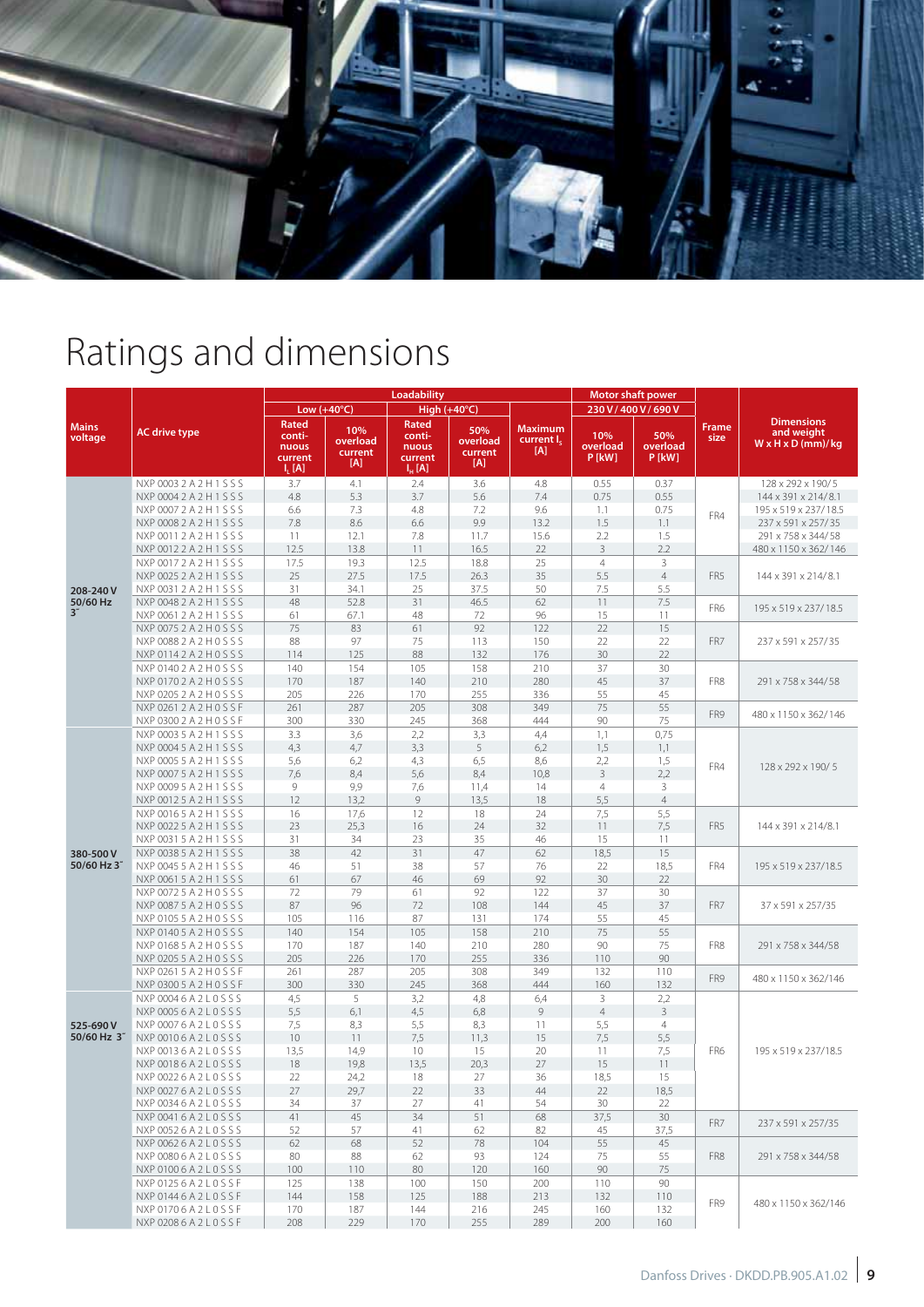

### VACON® NXP drive module

VACON® NXP high-power IP00 drive modules are intended for installation into a cabinet, switchgear or any separate enclosure. Module installation in standard enclosures is easy given the compact design.

#### **Designed to fit**

VACON NXP drive modules of frame size FR10 – FR12 embody one (FR10 and FR11) or two (FR12) power modules. VACON NXP frame sizes FR13 – FR14 comprise two to four nonregenerative front-end (NFE) units and one (FR13) or two (FR14) inverter units. External AC chokes are also included in the delivery. The VACON NXP modules are available as both 6-pulse and 12-pulse supply versions.

#### **Typical applications**

- Conveyors
- Cranes and lifts
- High-speed compressors
- Ski lifts
- **Main propulsion and bow thrusters**
- **Extruders**
- Winches & cargo pumps
- Oil pumps
- Test benches
- $\blacksquare$  Static power supply
- Grinders and mixers
- Winders and unwinders
- Chippers
- Tunneling Machines

#### **Features**

- $\blacksquare$  Easy cabinet integration with additional assembly kits
- $\Box$  One of the smallest on the market
- $\blacksquare$  Extensive marine type approvals
- VACON® DriveSynch features for high power or/and redundancy

#### **Benefits**

- With optimized module design, less engineering is needed saving time and money
- Compact module size require less cabinet space, while reducing the overall costs
- Improved redundancy and higher powers up to 5 MW



VACON® NXP drive module (FR10)

#### **Hardware configurations**

| <b>Function</b>                            | <b>Availability</b> |
|--------------------------------------------|---------------------|
| Integrated control                         | Standard            |
| External control                           | Optional            |
| Integrated brake chopper                   | Optional (FR 10-12) |
| 6-Pulse Supply                             | Standard            |
| 12-Pulse Supply                            | Optional            |
| <b>EMC filtering N</b>                     | Standard            |
| EMC filtering T (for IT -networks)         | Optional            |
| AC choke                                   | Standard            |
| Output filters dU/dt, Sine and common mode | Optional            |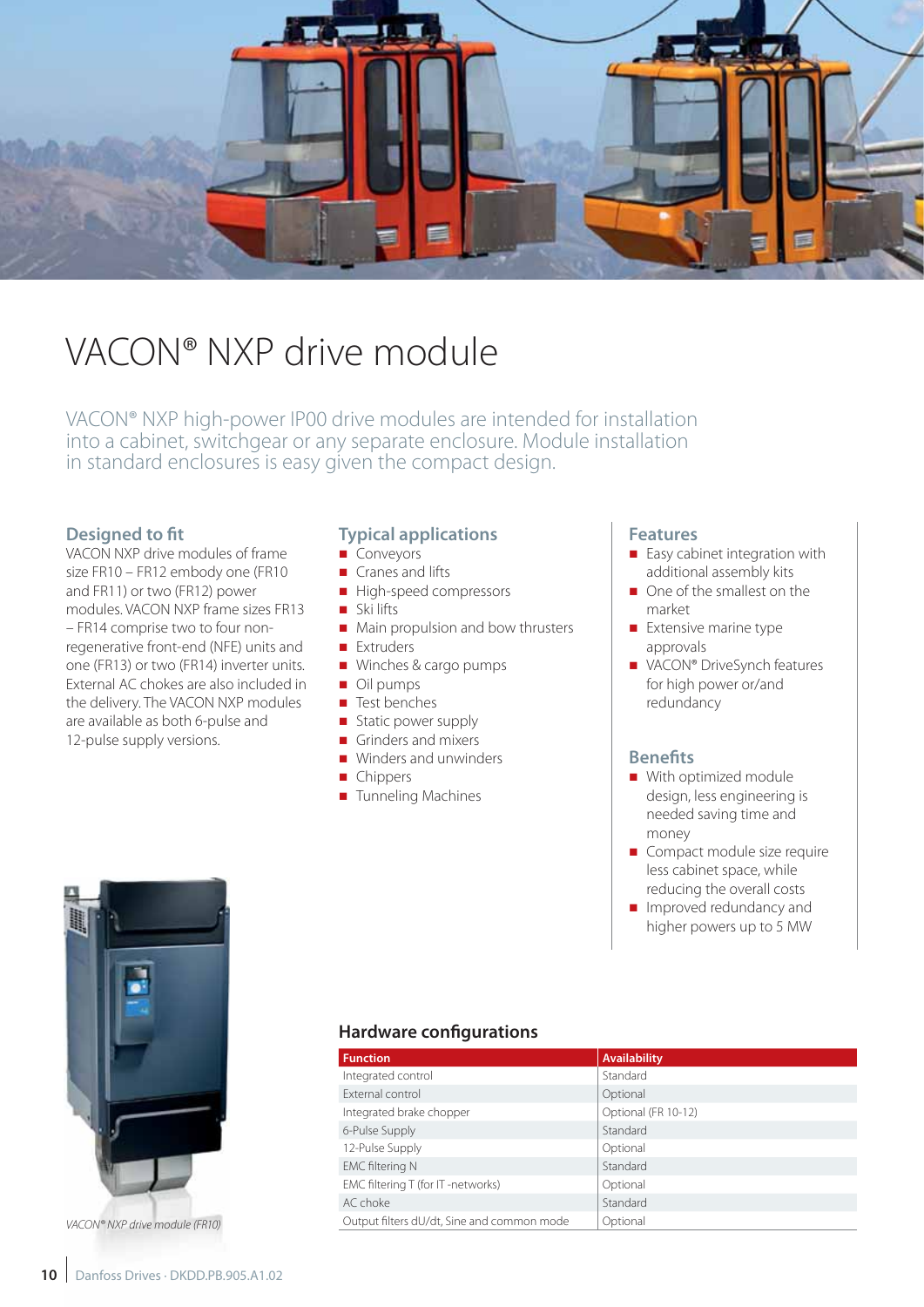

|                            |                         |                                                      |                                        | Loadability                                        |                                        |                                | <b>Motor shaft power</b>       |                                |               |                                                                                          |                                         |  |
|----------------------------|-------------------------|------------------------------------------------------|----------------------------------------|----------------------------------------------------|----------------------------------------|--------------------------------|--------------------------------|--------------------------------|---------------|------------------------------------------------------------------------------------------|-----------------------------------------|--|
|                            |                         |                                                      | Low $(+40^{\circ}C)$                   |                                                    | High $(+40^{\circ}C)$                  |                                |                                | 400 V / 690 V                  |               |                                                                                          |                                         |  |
| <b>Mains</b><br>voltage    | <b>AC drive type</b>    | <b>Rated</b><br>conti-<br>nuous<br>current<br>I, [A] | 10%<br>over-<br>load<br>current<br>[A] | Rated<br>conti-<br>nuous<br>current<br>$I_{H}$ [A] | 50%<br>over-<br>load<br>current<br>[A] | Maxi-<br>mum<br>current<br>[Å] | 10%<br>over-<br>load<br>P [kW] | 50%<br>over-<br>load<br>P [kW] | Frame<br>size | <b>Module</b><br>WxHxD<br>(mm)/kg                                                        | <b>Chokes</b><br>WxHxD<br>(mm)/kg       |  |
|                            | NXP 0385 5 A 0 N 0 SSA  | 385                                                  | 424                                    | 300                                                | 450                                    | 540                            | 200                            | 160                            |               |                                                                                          | 350 x 383 x 262/841)                    |  |
|                            | NXP 0460 5 A 0 N 0 SSA  | 460                                                  | 506                                    | 385                                                | 578                                    | 693                            | 250                            | 200                            | <b>FR10</b>   | 500 x 1165 x 506/120                                                                     | 497 x 399 x 244/115 <sup>1</sup>        |  |
|                            | NXP 0520 5 A 0 N 0 SSA  | 520                                                  | 572                                    | 460                                                | 690                                    | 828                            | 250                            | 250                            |               |                                                                                          | 497 x 399 x 244/115 1)                  |  |
|                            | NXP 0590 5 A 0 N 0 SSA  | 590                                                  | 649                                    | 520                                                | 780                                    | 936                            | 315                            | 250                            |               |                                                                                          |                                         |  |
|                            | NXP 0650 5 A 0 N 0 SSA  | 650                                                  | 715                                    | 590                                                | 885                                    | 1062                           | 355                            | 315                            | <b>FR11</b>   | 709 x 1206 x 506/210                                                                     | 2 x (350 x 383 x 262/84)                |  |
|                            | NXP 0730 5 A 0 N 0 SSA  | 730                                                  | 803                                    | 650                                                | 975                                    | 1170                           | 400                            | 355                            |               |                                                                                          |                                         |  |
|                            | NXP 0820 5 A 0 N 0 SSA  | 820                                                  | 902                                    | 730                                                | 1095                                   | 1314                           | 450                            | 400                            |               |                                                                                          |                                         |  |
|                            | NXP 0920 5 A 0 N 0 SSA  | 920                                                  | 1012                                   | 820                                                | 1230                                   | 1476                           | 500                            | 450                            | <b>FR12</b>   | 2 x (500 x 1165 x 506/120)                                                               | 2 x (497 x 399 x 244/115)               |  |
| 380-500 V                  | NXP 1030 5 A 0 N 0 SSA  | 1030                                                 | 1133                                   | 920                                                | 1380                                   | 1656                           | 560                            | 500                            |               |                                                                                          |                                         |  |
| 50/60 Hz<br>3 <sup>2</sup> | NXP 1150 5 A 0 N 0 SSF  | 1150                                                 | 1265                                   | 1030                                               | 1545                                   | 1854                           | 630                            | 560                            |               | $2 \times (239 \times 1030 \times 372/67) +$<br>1 x (708 x 1030 x 553/302)               | 2 x (497 x 449 x 249/130)               |  |
|                            | NXP 1300 5 A 0 N 0 SSF  | 1300                                                 | 1430                                   | 1150                                               | 1725                                   | 2070                           | 710                            | 630                            | <b>FR13</b>   | $3 \times (239 \times 1030 \times 372/67) +$<br>1 x (708 x 1030 x 553/302) <sup>2)</sup> | 3 x (497 x 449 x 249/130) <sup>2)</sup> |  |
|                            | NXP 1450 5 A 0 N 0 SSF  | 1450                                                 | 1595                                   | 1300                                               | 1950                                   | 2340                           | 800                            | 710                            |               | $3 \times (239 \times 1030 \times 372/67) +$<br>1 x (708 x 1030 x 553/302) <sup>2)</sup> | 3 x (497 x 449 x 249/130) <sup>2)</sup> |  |
|                            | NXP 1770 5 A 0 N 0 SSF  | 1770                                                 | 1947                                   | 1600                                               | 2400                                   | 2880                           | 1000                           | 900                            | <b>FR14</b>   | 4 x (239 x 1030 x 372/67) +<br>2 x (708 x 1032 x 553/302)                                | 4 x (497 x 449 x 249/130)               |  |
|                            | NXP 2150 5 A 0 N 0 SSF  | 2150                                                 | 2365                                   | 1940                                               | 2910                                   | 3492                           | 1200                           | 1100                           |               | 4 x (239 x 1030 x 372/67) +<br>2 x (708 x 1032 x 553/302)                                | 4 x (497 x 449 x 249/130)               |  |
|                            | NXP 0261 6 A 0 N 0 SSA  | 261                                                  | 287                                    | 208                                                | 312                                    | 375                            | 250                            | 200                            |               | 500 x 1165 x 506/120                                                                     | 354 x 319 x 230/53 <sup>3)</sup>        |  |
|                            | NXP 0325 6 A 0 N 0 SSA  | 325                                                  | 358                                    | 261                                                | 392                                    | 470                            | 315                            | 250                            | <b>FR10</b>   | 500 x 1165 x 506/120                                                                     | 350 x 383 x 262/84 <sup>3)</sup>        |  |
|                            | NXP 0385 6 A 0 N 0 SSA  | 385                                                  | 424                                    | 325                                                | 488                                    | 585                            | 355                            | 315                            |               | 500 x 1165 x 506/120                                                                     | 350 x 383 x 262/84 <sup>3)</sup>        |  |
|                            | NXP 0416 6 A 0 N 0 SSA* | 416                                                  | 458                                    | 325                                                | 488                                    | 585                            | 400                            | 315                            |               | 500 x 1165 x 506/120                                                                     | 350 x 383 x 262/84 <sup>3)</sup>        |  |
|                            | NXP 0460 6 A 0 N 0 SSA  | 460                                                  | 506                                    | 385                                                | 578                                    | 693                            | 450                            | 355                            |               | 709 x 1206 x 506/210                                                                     | 497 x 399 x 244/1154                    |  |
|                            | NXP 0502 6 A 0 N 0 SSA  | 502                                                  | 552                                    | 460                                                | 690                                    | 828                            | 500                            | 450                            | <b>FR11</b>   | 709 x 1206 x 506/210                                                                     | 497 x 399 x 244/115 <sup>4)</sup>       |  |
|                            | NXP 0590 6 A 0 N 0 SSA* | 590                                                  | 649                                    | 502                                                | 753                                    | 904                            | 560                            | 500                            |               | 709 x 1206 x 506/210                                                                     | 2 x (350 x 383 x 262/84)                |  |
|                            | NXP 0650 6 A 0 N 0 SSA  | 650                                                  | 715                                    | 590                                                | 885                                    | 1062                           | 630                            | 560                            |               | 2 x (500 x 1165 x 506/120)                                                               | 2 x (350 x 383 x 262/84)                |  |
|                            | NXP 0750 6 A 0 N 0 SSA  | 750                                                  | 825                                    | 650                                                | 975                                    | 1170                           | 710                            | 630                            | <b>FR12</b>   | 2 x (500 x 1165 x 506/120)                                                               | 2 x (350 x 383 x 262/84)                |  |
| 525-690 V                  | NXP 0820 6 A 0 N 0 SSA* | 820                                                  | 902                                    | 650                                                | 975                                    | 1170                           | 800                            | 630                            |               | 2 x (500 x 1165 x 506/120)                                                               | 2 x (350 x 383 x 262/84)                |  |
| 50/60 Hz<br>3 <sup>7</sup> | NXP 0920 6 A 0 N 0 SSF  | 920                                                  | 1012                                   | 820                                                | 1230                                   | 1410                           | 900                            | 800                            |               | 2 x (239 x 1030 x 372/67) +<br>1 x (708 x 1030 x 553/302)                                | 2 x (497 x 449 x 249/130)               |  |
|                            | NXP 1030 6 A 0 N 0 SSF  | 1030                                                 | 1133                                   | 920                                                | 1380                                   | 1755                           | 1000                           | 900                            | <b>FR13</b>   | $2 \times (239 \times 1030 \times 372/67) +$<br>1 x (708 x 1030 x 553/302)               | 2 x (497 x 449 x 249/130)               |  |
|                            | NXP 1180 6 A 0 N 0 SSF* | 1180                                                 | 1298                                   | 1030                                               | 1463                                   | 1755                           | 1150                           | 1000                           |               | $2 \times (239 \times 1030 \times 372/67) +$<br>1 x (708 x 1030 x 553/302)               | 2 x (497 x 449 x 249/130)               |  |
|                            | NXP 1500 6 A 0 N 0 SSF  | 1500                                                 | 1650                                   | 1300                                               | 1950                                   | 2340                           | 1500                           | 1300                           |               | $3 \times (239 \times 1030 \times 372/67) +$<br>2 x (708 x 103 x 553/302) <sup>3)</sup>  | 3 x (497 x 449 x 249/130) <sup>5)</sup> |  |
|                            | NXP 1900 6 A 0 N 0 SSF  | 1900                                                 | 2090                                   | 1500                                               | 2250                                   | 2700                           | 1800                           | 1500                           | <b>FR14</b>   | 4 x(239 x 1030 x 372/67) +<br>2 x (708 x 1030 x 553/302)                                 | 4 x (497 x 449 x 249/130)               |  |
|                            | NXP 2250 6 A 0 N 0 SSF* | 2250                                                 | 2475                                   | 1900                                               | 2782                                   | 3335                           | 2000                           | 1800                           |               | $4 \times (239 \times 1030 \times 372/67) +$<br>2 x (708 x 1030 x 553/302)               | 4 x (497 x 449 x 249/130)               |  |

\*Max. ambient temperature of +35°C.<br>" 12-pulse units, 2 x (354 x 319 x 230/53 kg)<br>" 12-pulse units, 4 x (497 x 449 x 249/130 kg)<br>" 12-pulse units, 4 x (239 x 1030 x 372/67) + 2 x (708 x 1030 x 372/302 kg)<br>" 12-pulse units,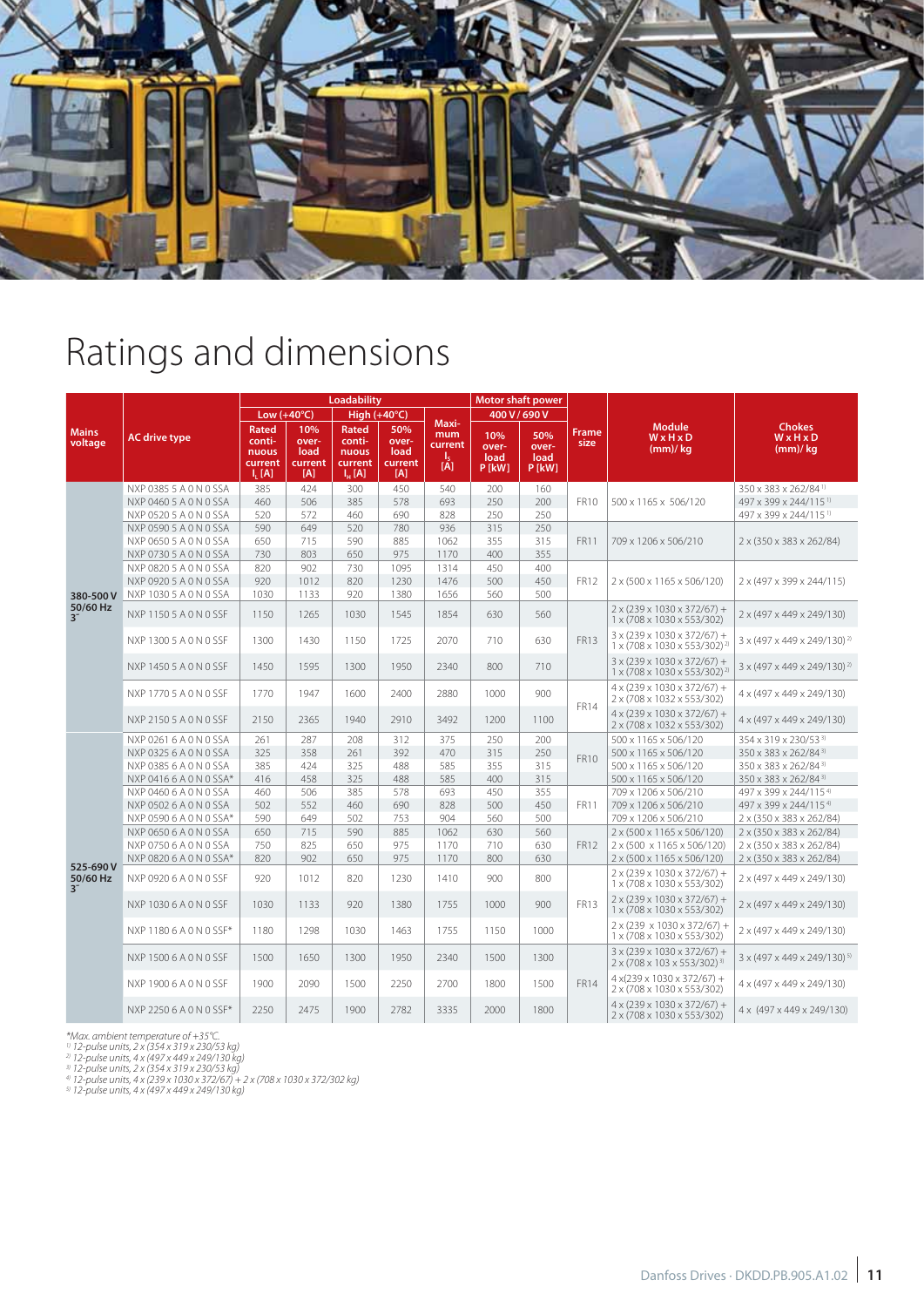

### VACON® NXP standalone

Premium VACON® NXP drives are also available in standalone IP21 or IP54 enclosures. These units are delivered in a compact enclosure, making them perfect for areas with limited space, while still providing full VACON NXP control flexibility.

#### **Robust and reliable**

VACON NXP standalone drives are fully enclosed at the factory and ready for immediate installation. The drive is ideal for pumps, fans and other single drive applications. The drive has integrated fuses as standard and no extra protection components are required. It is also possible to equip the drive with an optional integrated load switch, which further simplifies handling in the field.

#### **Typical applications**

- Auxiliary equipment
- Pump and fans
- Main propulsion and bow thrusters
- Compressors
- Cranes and lifts

#### **Features**

- Extremely compact cabinet enclosure
- Delivered with ultra rapid AC fuses
- Optional built-in brake chopper and
- DC-link connectors

#### **Benefits**

- **Maximize the utilization of** available space while reducing the overall costs
- No need to consider any additional protection components



VACON® NXP standalone (FR11)

#### **Hardware configurations**

| <b>Function</b>                           | <b>Availability</b>                |
|-------------------------------------------|------------------------------------|
| IP21                                      | Standard                           |
| IP54 (FR10 only)                          | Optional (H: +20mm)                |
| Integrated ultra rapid fuses              | Standard                           |
| Load switch (IEC or UL version)           | Optional                           |
| EMC filtering L (EN 61800-3, category C3) | Standard                           |
| EMC filtering T (for IT -networks)        | Optional                           |
| Brake chopper<br>(cabling top entry)      | Optional<br>$(H: +122 \text{ mm})$ |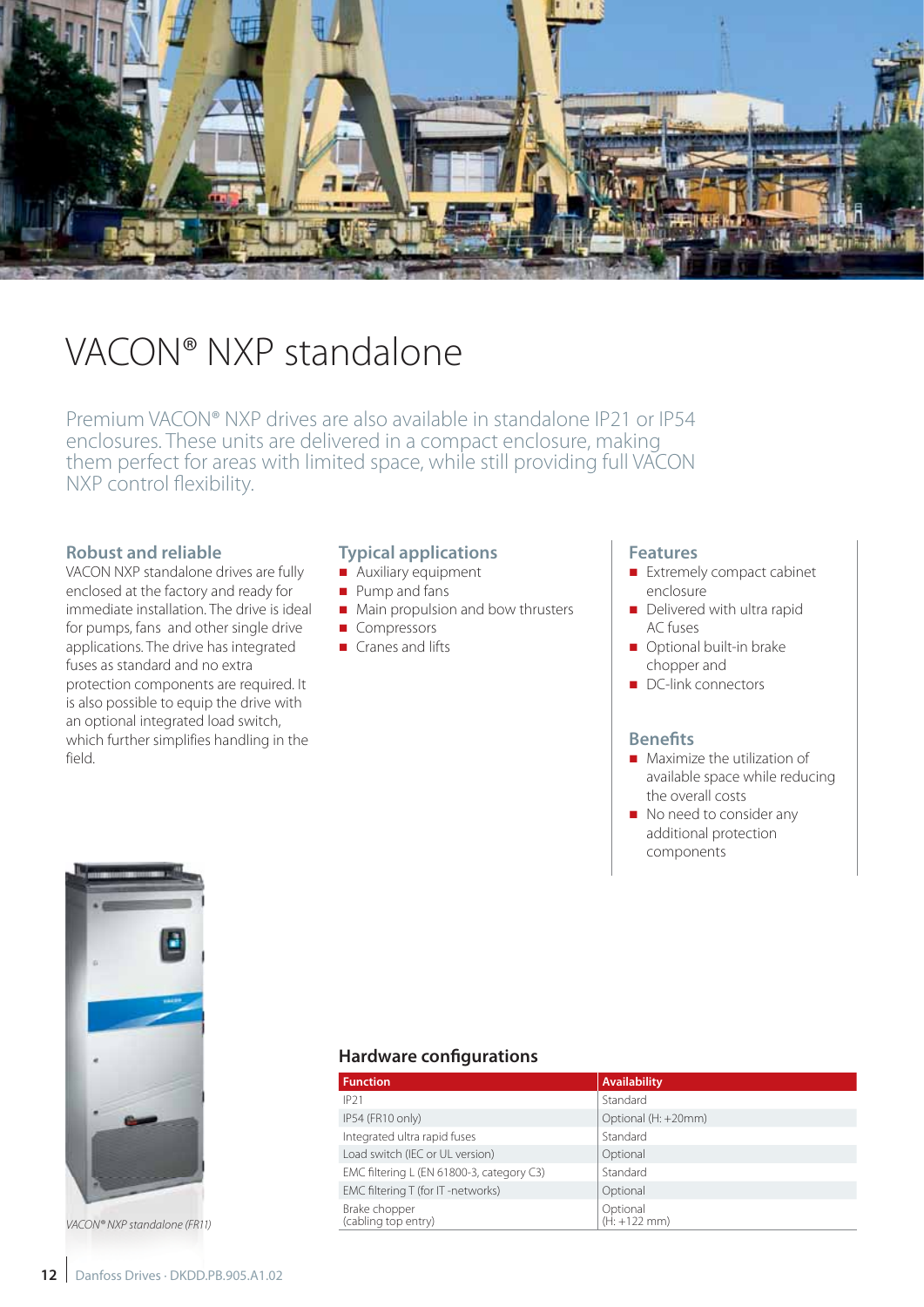

|                            |                         |                                                 |                                   | <b>Loadability</b>                                 |                                   |                                     | <b>Motor shaft power</b>    |                             |                      |                                                                  |
|----------------------------|-------------------------|-------------------------------------------------|-----------------------------------|----------------------------------------------------|-----------------------------------|-------------------------------------|-----------------------------|-----------------------------|----------------------|------------------------------------------------------------------|
|                            |                         | Low $(+40^{\circ}C)$                            |                                   |                                                    | High $(+40^{\circ}C)$             |                                     | 400 V / 690 V               |                             |                      |                                                                  |
| <b>Mains</b><br>voltage    | <b>AC drive type</b>    | Rated<br>conti-<br>nuous<br>current<br>$I_L[A]$ | 10%<br>overload<br>current<br>[A] | Rated<br>conti-<br>nuous<br>current<br>$I_{H}$ [A] | 50%<br>overload<br>current<br>[A] | <b>Maximum</b><br>current l.<br>[A] | 10%<br>overload<br>$P$ [kW] | 50%<br>overload<br>$P$ [kW] | <b>Frame</b><br>size | <b>Dimensions</b><br>and weight<br>$W \times H \times D$ (mm)/kg |
|                            | NXP 0385 5 A 2 L 0 SSA  | 385                                             | 424                               | 300                                                | 450                               | 540                                 | 200                         | 160                         |                      |                                                                  |
|                            | NXP 0460 5 A 2 L 0 SSA  | 460                                             | 506                               | 385                                                | 578                               | 693                                 | 250                         | 200                         | <b>FR10</b>          | 595 x 2020 x 602/340                                             |
| 380-500 V<br>50/60 Hz      | NXP 0520 5 A 2 L 0 SSA  | 520                                             | 572                               | 460                                                | 690                               | 828                                 | 250                         | 250                         |                      |                                                                  |
| $3^{\circ}$                | NXP 0590 5 A 2 L 0 SSA  | 590                                             | 649                               | 520                                                | 780                               | 936                                 | 315                         | 250                         |                      |                                                                  |
|                            | NXP 0650 5 A 2 L 0 SSA  | 650                                             | 715                               | 590                                                | 885                               | 1062                                | 355                         | 315                         | <b>FR11</b>          | 794 x 2020 x 602/470                                             |
|                            | NXP 0730 5 A 2 L 0 SSA  | 730                                             | 803                               | 650                                                | 975                               | 1170                                | 400                         | 355                         |                      |                                                                  |
|                            | NXP 0261 6 A 2 L 0 SSA  | 261                                             | 287                               | 208                                                | 312                               | 375                                 | 250                         | 200                         |                      |                                                                  |
|                            | NXP 0325 6 A 2 L 0 SSA  | 325                                             | 358                               | 261                                                | 392                               | 470                                 | 315                         | 250                         | <b>FR10</b>          | 595 x 2020 x 602/340                                             |
| 525-690 V                  | NXP 0385 6 A 2 L 0 SSA  | 385                                             | 424                               | 325                                                | 488                               | 585                                 | 355                         | 315                         |                      |                                                                  |
| 50/60 Hz<br>3 <sup>7</sup> | NXP 0416 6 A 2 L 0 SSA* | 416                                             | 458                               | 325                                                | 488                               | 585                                 | 400                         | 315                         |                      |                                                                  |
|                            | NXP 0460 6 A 2 L 0 SSA  | 460                                             | 506                               | 385                                                | 578                               | 693                                 | 450                         | 355                         |                      | 794 x 2020 x 602/400                                             |
|                            | NXP 0502 6 A 2 L 0 SSA  | 502                                             | 552                               | 460                                                | 690                               | 828                                 | 500                         | 450                         | <b>FR11</b>          | 794 x 2020 x 602/400                                             |
|                            | NXP 0590 6 A 2 L 0 SSA* | 590                                             | 649                               | 502                                                | 753                               | 904                                 | 560                         | 500                         |                      | 794 x 2020 x 602/470                                             |

\*Max. ambient temperature of +35°C.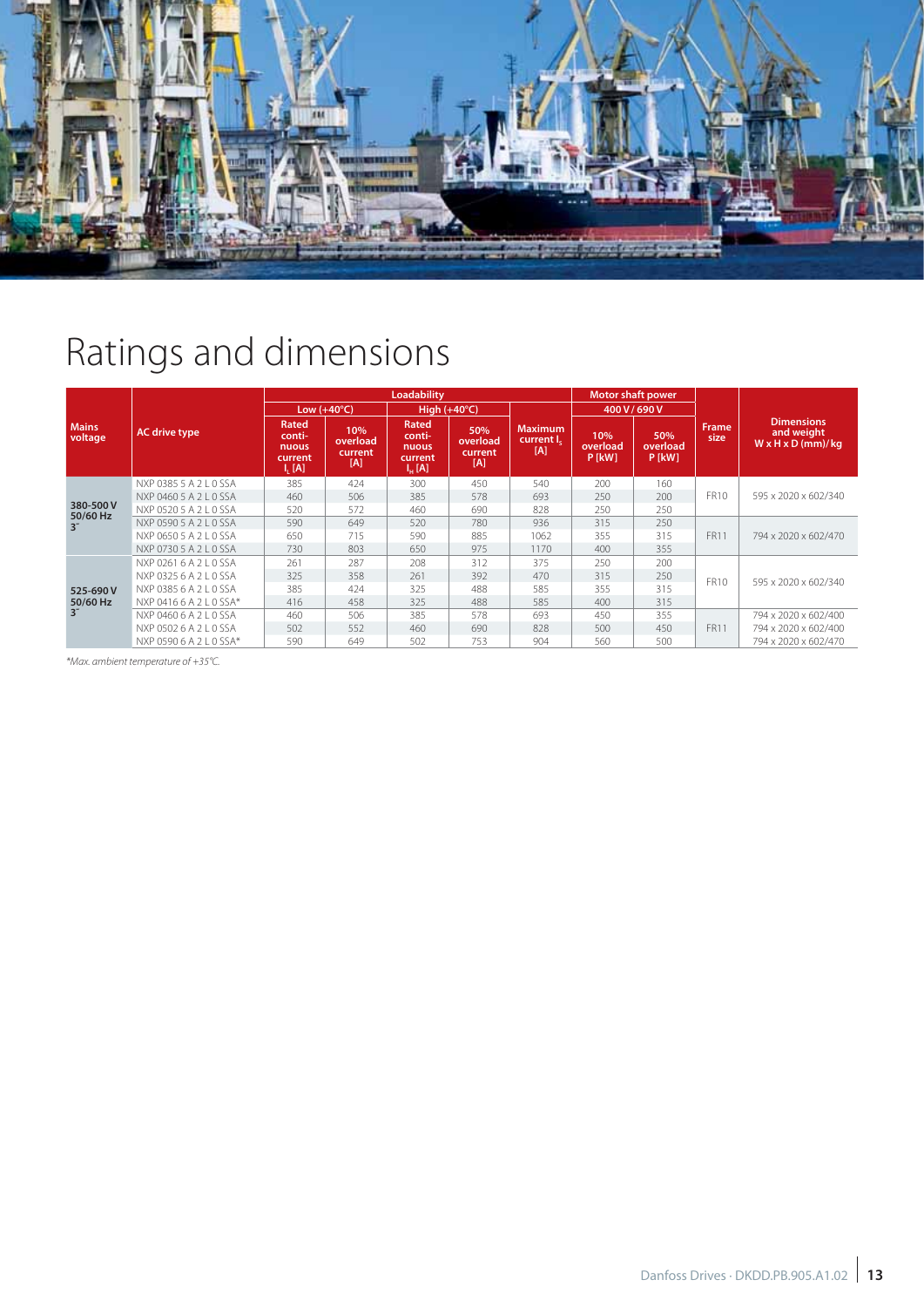

### VACON® NXC

Our VACON® NXC is designed to meet the most demanding requirements for flexibility, robustness, compactness and service-friendliness. It is a safe choice for any application and available in the 160 to 2000 kW power range and 380-500 V, 525-690 V voltage range.

#### **Exceptional performance**

Our enclosed Vacon NXC variable speed AC drives are compact and well tested to meet harsh operating conditions. They are typically put to work in segments, such as mining, oil and gas, water and wastewater. The reliable thermal handling of the enclosure guarantees extended lifetime of the frequency converter and troublefree operation in tough environments. Approved EMC solutions ensure reliable operation of the converter without disturbing other electrical equipment.

#### **User-friendly**

VACON NXC features an easily accessible control compartment for relays, auxiliary terminals and other equipment and ample space around the power terminals allows for easy installation and connection of power cables. Our handy keypad is located on the door with additional door options including indicators, meters and switches. Bottom plates and earthing claps for 360 degree earthing of motor cables are provided as standard.

#### **Service-friendly**

VACON NXC enclosures are easy to install with lifting lugs for easy handling and can be wall-mounted or freestanding. VACON® NXP power units are rail-mounted for easy pull-out, and the optional pull-out jig enables hasslefree servicing of the power unit. No additional cooling fans are required in the enclosure IP21/IP54 and the fans can be easily replaced without having to remove the power unit.

#### **Typical applications**

- $\blacksquare$  Pumps and fans
- **Extruders**
- **Main propulsion and bow thrusters**
- Wood handling machines
- Conveyors and crushers
- Feeders and mixers
- 
- Water treatment
- Winches
- Compressors
- Static power supply
- Industrial elevators

#### **Features**

- Robust and type-tested design
- Wide range of standard options
- One of the most compact on the market
- Welded Rittal TS8 frame
- **EMC** approved (EN61800-3, 2nd env.)
- Service concept with pullout jig
- $\blacksquare$  No additional fans in IP54 enclosure

#### **Benefits**

- $\blacksquare$  Trouble free installation and operation
- Adapts to your needs w/o engineering
- $\blacksquare$  Easy to fit into small spaces
- Global enclosure availability. easy to extend
- Fast service, easy maintenance

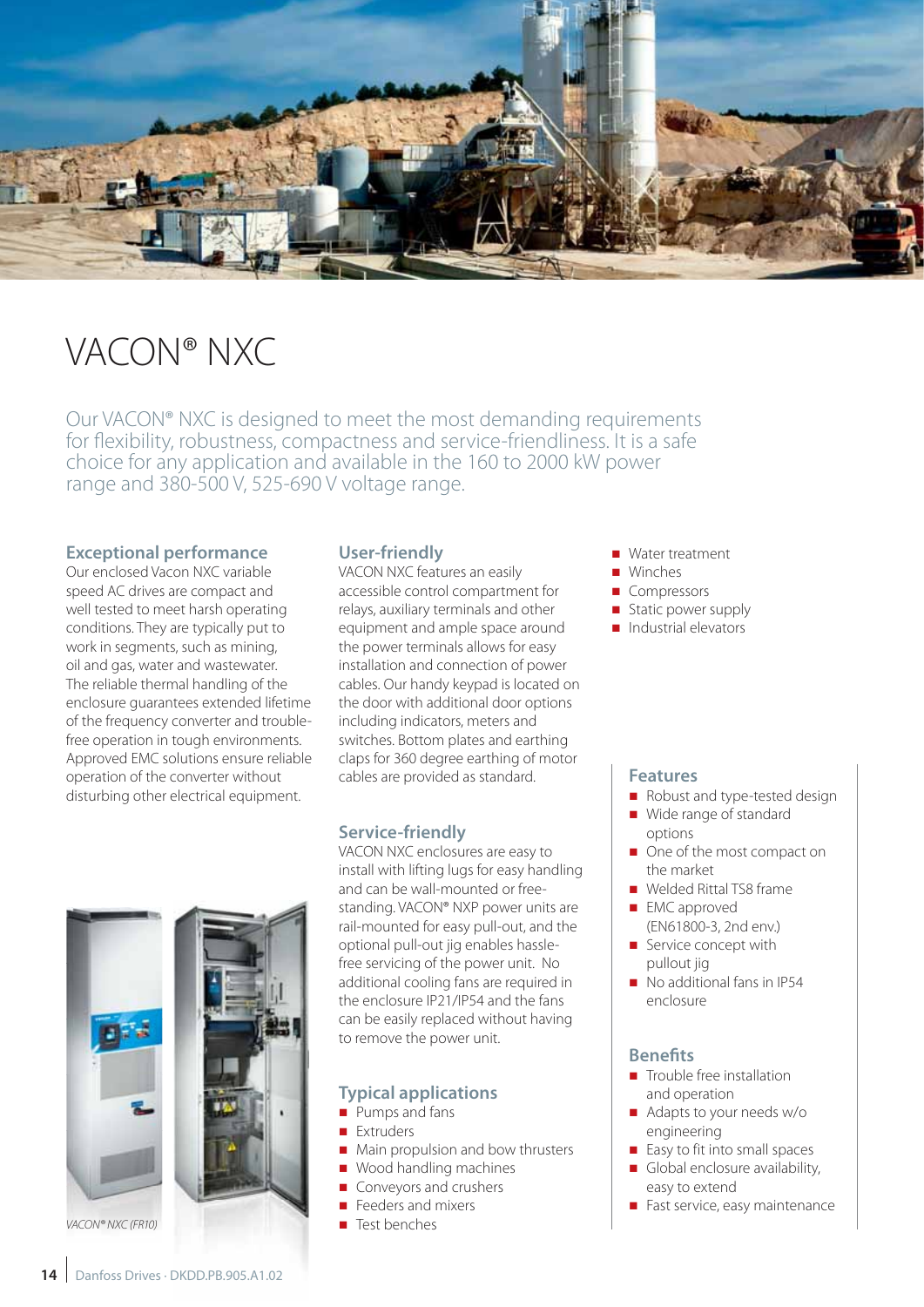

### **VACON® NXC, 6-pulse supply**

|                         |                         |                                                           |                                   | Loadability                                        |                                   |                                     | <b>Motor shaft power</b>    |                             |                      |                                                      |
|-------------------------|-------------------------|-----------------------------------------------------------|-----------------------------------|----------------------------------------------------|-----------------------------------|-------------------------------------|-----------------------------|-----------------------------|----------------------|------------------------------------------------------|
|                         |                         | Low $(+40^{\circ}C)$                                      |                                   |                                                    | High $(+40^{\circ}C)$             |                                     | 400 V / 690 V               |                             |                      |                                                      |
| <b>Mains</b><br>voltage | <b>AC drive type</b>    | Rated<br>conti-<br>nuous<br>current<br>I <sub>r</sub> [A] | 10%<br>overload<br>current<br>[A] | Rated<br>conti-<br>nuous<br>current<br>$I_{H}$ [A] | 50%<br>overload<br>current<br>[A] | <b>Maximum</b><br>current l.<br>[A] | 10%<br>overload<br>$P$ [kW] | 50%<br>overload<br>$P$ [kW] | <b>Frame</b><br>size | <b>Dimensions</b><br>and weight<br>W x H x D (mm)/kg |
|                         | NXC 0261 5 A 2 H 0 SSF  | 261                                                       | 287                               | 205                                                | 308                               | 349                                 | 132                         | 110                         | FR9                  | 606 x 2275 x 605/371                                 |
|                         | NXC 0300 5 A 2 H 0 SSF  | 300                                                       | 330                               | 245                                                | 368                               | 444                                 | 160                         | 132                         |                      |                                                      |
|                         | NXC 0385 5 A 2 L 0 SSF  | 385                                                       | 424                               | 300                                                | 450                               | 540                                 | 200                         | 160                         |                      |                                                      |
|                         | NXC 0460 5 A 2 L 0 SSF  | 460                                                       | 506                               | 385                                                | 578                               | 693                                 | 250                         | 200                         | <b>FR10</b>          | 606 x 2275 x 605/403                                 |
|                         | NXC 0520 5 A 2 L 0 SSF  | 520                                                       | 572                               | 460                                                | 690                               | 828                                 | 250                         | 250                         |                      |                                                      |
|                         | NXC 0590 5 A 2 L 0 SSF  | 590                                                       | 649                               | 520                                                | 780                               | 936                                 | 315                         | 250                         |                      |                                                      |
| 380-500 V               | NXC 0650 5 A 2 L 0 SSF  | 650                                                       | 715                               | 590                                                | 885                               | 1062                                | 355                         | 315                         | <b>FR11</b>          | 806 x 2275 x 605/577                                 |
| 50/60 Hz                | NXC 0730 5 A 2 L 0 SSF  | 730                                                       | 803                               | 650                                                | 975                               | 1170                                | 400                         | 355                         |                      |                                                      |
| 3 <sup>7</sup>          | NXC 0820 5 A 2 L 0 SSF  | 820                                                       | 902                               | 730                                                | 1095                              | 1314                                | 450                         | 400                         |                      |                                                      |
|                         | NXC 0920 5 A 2 L 0 SSF  | 920                                                       | 1012                              | 820                                                | 1230                              | 1476                                | 500                         | 450                         | <b>FR12</b>          | 1206 x 2275 x 605/810                                |
|                         | NXC 1030 5 A 2 L 0 SSF  | 1030                                                      | 1133                              | 920                                                | 1380                              | 1656                                | 560                         | 500                         |                      |                                                      |
|                         | NXC 1150 5 A 2 L 0 SSF  | 1150                                                      | 1265                              | 1030                                               | 1545                              | 1854                                | 630                         | 560                         |                      | 1406 x 2275 x 605/1000                               |
|                         | NXC 1300 5 A 2 L 0 SSF  | 1300                                                      | 1430                              | 1150                                               | 1725                              | 2070                                | 710                         | 630                         | <b>FR13</b>          | 1606 x 2275 x 605/1150                               |
|                         | NXC 1450 5 A 2 L 0 SSF  | 1450                                                      | 1595                              | 1300                                               | 1950                              | 2340                                | 800                         | 710                         |                      | 1606 x 2275 x 605/1150                               |
|                         | NXC 1770 5 A 2 L 0 SSF  | 1770                                                      | 1947                              | 1600                                               | 2400                              | 2880                                | 1000                        | 900                         | <b>FR14</b>          | 2806 x 2275 x 605/2440                               |
|                         | NXC 2150 5 A 2 L 0 SSF  | 2150                                                      | 2365                              | 1940                                               | 2910                              | 3492                                | 1200                        | 1100                        |                      |                                                      |
|                         | NXC 0125 6 A 2 L 0 SSF  | 125                                                       | 138                               | 100                                                | 150                               | 200                                 | 110                         | 90                          |                      |                                                      |
|                         | NXC 0144 6 A 2 L 0 SSF  | 144                                                       | 158                               | 125                                                | 188                               | 213                                 | 132                         | 110                         | FR9                  | 606 x 2275 x 605/371                                 |
|                         | NXC 0170 6 A 2 L 0 SSF  | 170                                                       | 187                               | 144                                                | 216                               | 245                                 | 160                         | 132                         |                      |                                                      |
|                         | NXC 0208 6 A 2 L 0 SSF  | 208                                                       | 229                               | 170                                                | 255                               | 289                                 | 200                         | 160                         |                      |                                                      |
|                         | NXC 0261 6 A 2 L 0 SSF  | 261                                                       | 287                               | 208                                                | 312                               | 375                                 | 250                         | 200                         |                      |                                                      |
|                         | NXC 0325 6 A 2 L 0 SSF  | 325                                                       | 358                               | 261                                                | 392                               | 470                                 | 315                         | 250                         | <b>FR10</b>          | 606 x 2275 x 605/371                                 |
|                         | NXC 0385 6 A 2 L 0 SSF  | 385                                                       | 424                               | 325                                                | 488                               | 585                                 | 355                         | 315                         |                      |                                                      |
|                         | NXC 0416 6 A 2 L 0 SSF* | 416                                                       | 458                               | 325                                                | 488                               | 585                                 | 400                         | 315                         |                      |                                                      |
| 525-690 V               | NXC 0460 6 A 2 L 0 SSF  | 460                                                       | 506                               | 385                                                | 578                               | 693                                 | 450                         | 355                         |                      | 806 x 2275 x 605/524                                 |
| 50/60 Hz                | NXC 0502 6 A 2 L 0 SSF  | 502                                                       | 552                               | 460                                                | 690                               | 828                                 | 500                         | 450                         | FR11                 |                                                      |
| 3 <sup>7</sup>          | NXC 0590 6 A 2 L 0 SSF* | 590                                                       | 649                               | 502                                                | 753                               | 904                                 | 560                         | 500                         |                      | 806 x 2275 x 605/577                                 |
|                         | NXC 0650 6 A 2 L 0 SSF  | 650                                                       | 715                               | 590                                                | 885                               | 1062                                | 630                         | 560                         |                      |                                                      |
|                         | NXC 0750 6 A 2 L 0 SSF  | 750                                                       | 825                               | 650                                                | 975                               | 1170                                | 710                         | 630                         | <b>FR12</b>          | 1206 x 2275 x 605/745                                |
|                         | NXC 0820 6 A 2 L 0 SSF* | 820                                                       | 902                               | 650                                                | 975                               | 1170                                | 800                         | 630                         |                      |                                                      |
|                         | NXC 0920 6 A 2 L 0 SSF  | 920                                                       | 1012                              | 820                                                | 1230                              | 1410                                | 900                         | 800                         |                      |                                                      |
|                         | NXC 1030 6 A 2 L 0 SSF  | 1030                                                      | 1133                              | 920                                                | 1380                              | 1755                                | 1000                        | 900                         | <b>FR13</b>          | 1406 x 2275 x 605/1000                               |
|                         | NXC 1180 6 A 2 L 0 SSF* | 1180                                                      | 1298                              | 1030                                               | 1463                              | 1755                                | 1150                        | 1000                        |                      |                                                      |
|                         | NXC 1500 6 A 2 L 0 SSF  | 1500                                                      | 1650                              | 1300                                               | 1950                              | 2340                                | 1500                        | 1300                        |                      | 2406 x 2275 x 605/2350                               |
|                         | NXC 1900 6 A 2 L 0 SSF  | 1900                                                      | 2090                              | 1500                                               | 2250                              | 2700                                | 1800                        | 1500                        | <b>FR14</b>          | 2806 x 2275 x 605/2440                               |
|                         | NXC 2250 6 A 2 L 0 SSF* | 2250                                                      | 2475                              | 1900                                               | 2782                              | 3335                                | 2000                        | 1800                        |                      | 2806 x 2275 x 605/2500                               |

\*Max. ambient temperature of +35°C.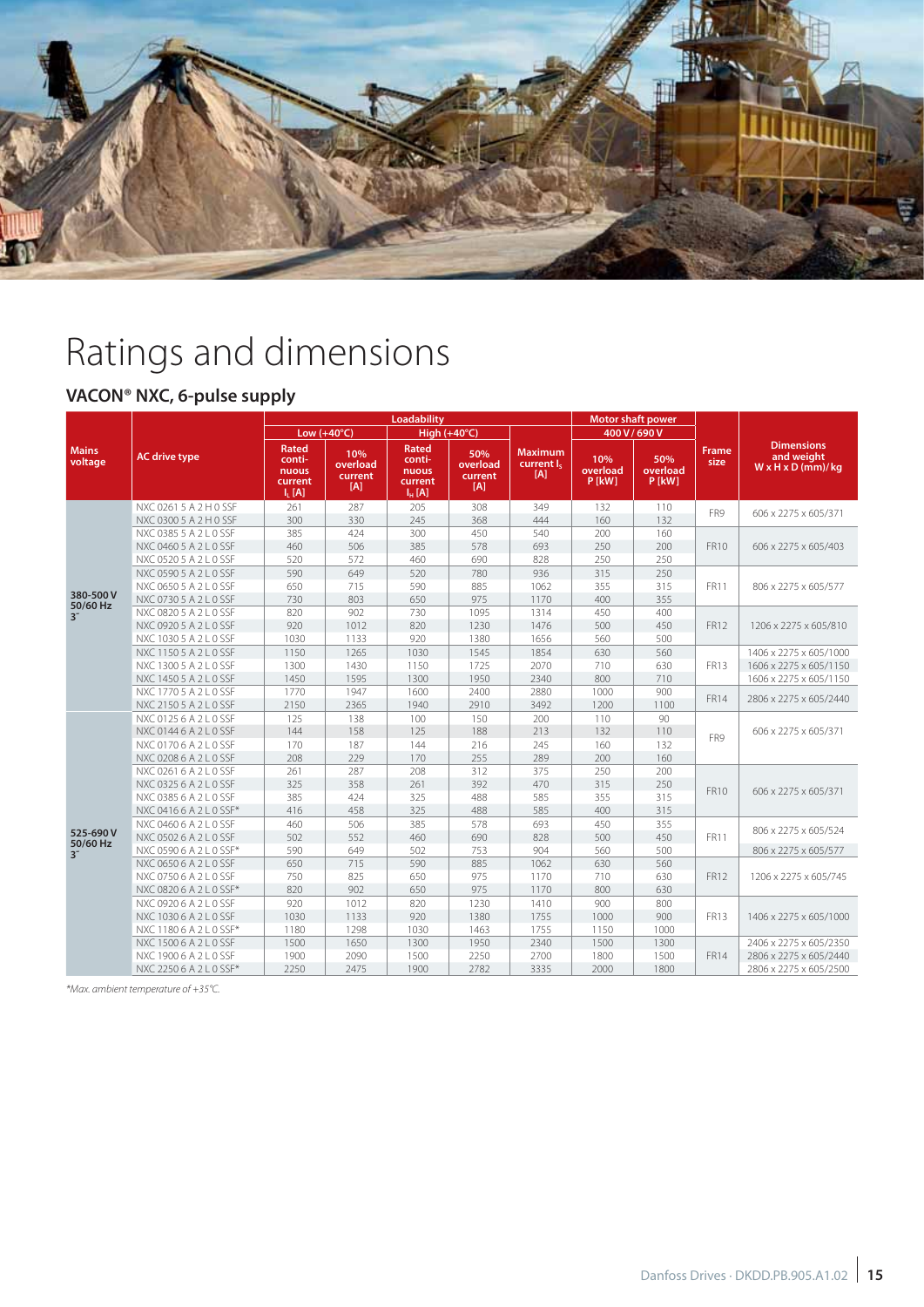#### **VACON® NXC, 12 -pulse supply**

|                         |                         |                                                      |                                   | Loadability                                            |                                   |                                     | <b>Motor shaft power</b>    |                             |               |                                                                  |
|-------------------------|-------------------------|------------------------------------------------------|-----------------------------------|--------------------------------------------------------|-----------------------------------|-------------------------------------|-----------------------------|-----------------------------|---------------|------------------------------------------------------------------|
|                         |                         | Low $(+40^{\circ}C)$                                 |                                   |                                                        | High (+40°C)                      |                                     | 400 V / 690 V               |                             |               |                                                                  |
| <b>Mains</b><br>voltage | <b>AC drive type</b>    | <b>Rated</b><br>conti-<br>nuous<br>current<br>I, [A] | 10%<br>overload<br>current<br>[A] | <b>Rated</b><br>conti-<br>nuous<br>current<br>$I_H[A]$ | 50%<br>overload<br>current<br>[A] | <b>Maximum</b><br>current l.<br>[A] | 10%<br>overload<br>$P$ [kW] | 50%<br>overload<br>$P$ [kW] | Frame<br>size | <b>Dimensions</b><br>and weight<br>$W \times H \times D$ (mm)/kg |
|                         | NXC 0385 5 A 2 L 0 TSF  | 385                                                  | 424                               | 300                                                    | 450                               | 540                                 | 200                         | 160                         |               | 606 x 2275 x 605/371                                             |
|                         | NXC 0460 5 A 2 L 0 TSF  | 460                                                  | 506                               | 385                                                    | 578                               | 693                                 | 250                         | 200                         | <b>FR10</b>   | 606 x 2275 x 605/403                                             |
|                         | NXC 0520 5 A 2 L 0 TSF  | 520                                                  | 572                               | 460                                                    | 690                               | 828                                 | 250                         | 250                         |               | 606 x 2275 x 605/403                                             |
|                         | NXC 0590 5 A 2 L 0 TSF  | 590                                                  | 649                               | 520                                                    | 780                               | 936                                 | 315                         | 250                         |               | 806 x 2275 x 605/577                                             |
|                         | NXC 0650 5 A 2 L 0 TSF  | 650                                                  | 715                               | 590                                                    | 885                               | 1062                                | 355                         | 315                         | <b>FR11</b>   | 806 x 2275 x 605/577                                             |
|                         | NXC 0730 5 A 2 L 0 TSF  | 730                                                  | 803                               | 650                                                    | 975                               | 1170                                | 400                         | 355                         |               | 806 x 2275 x 605/577                                             |
| 380-500 V<br>50/60 Hz   | NXC 0820 5 A 2 L 0 TSF  | 820                                                  | 902                               | 730                                                    | 1095                              | 1314                                | 450                         | 400                         |               | 1206 x 2275 x 605/810                                            |
| 3 <sup>7</sup>          | NXC 0920 5 A 2 L 0 TSF  | 920                                                  | 1012                              | 820                                                    | 1230                              | 1476                                | 500                         | 450                         | FR12          | 1206 x 2275 x 605/810                                            |
|                         | NXC 1030 5 A 2 L 0 TSF  | 1030                                                 | 1133                              | 920                                                    | 1380                              | 1656                                | 560                         | 500                         |               | 1206 x 2275 x 605/810                                            |
|                         | NXC 1150 5 A 2 L 0 TSF  | 1150                                                 | 1265                              | 1030                                                   | 1545                              | 1854                                | 630                         | 560                         |               | 1406 x 2275 x 605/1000                                           |
|                         | NXC 1300 5 A 2 L 0 TSF  | 1300                                                 | 1430                              | 1150                                                   | 1725                              | 2070                                | 710                         | 630                         | <b>FR13</b>   | 2006 x 2275 x 605/1150                                           |
|                         | NXC 1450 5 A 2 L 0 TSF  | 1450                                                 | 1595                              | 1300                                                   | 1950                              | 2340                                | 800                         | 710                         |               | 2006 x 2275 x 605/1150                                           |
|                         | NXC 1770 5 A 2 L 0 TSF  | 1770                                                 | 1947                              | 1600                                                   | 2400                              | 2880                                | 1000                        | 900                         | <b>FR14</b>   | 2806 x 2275 x 605/2440                                           |
|                         | NXC 2150 5 A 2 L 0 TSF  | 2150                                                 | 2365                              | 1940                                                   | 2910                              | 3492                                | 1200                        | 1100                        |               | 2806 x 2275 x 605/2500                                           |
|                         | NXC 0261 6 A 2 L 0 TSF  | 261                                                  | 287                               | 208                                                    | 312                               | 375                                 | 250                         | 200                         |               | 606 x 2275 x 605/341                                             |
|                         | NXC 0325 6 A 2 L 0 TSF  | 325                                                  | 358                               | 261                                                    | 392                               | 470                                 | 315                         | 250                         | <b>FR10</b>   | 606 x 2275 x 605/371                                             |
|                         | NXC 0385 6 A 2 L 0 TSF  | 385                                                  | 424                               | 325                                                    | 488                               | 585                                 | 355                         | 315                         |               | 606 x 2275 x 605/371                                             |
|                         | NXC 0416 6 A 2 L 0 TSF* | 416                                                  | 458                               | 325                                                    | 488                               | 585                                 | 400                         | 315                         |               | 606 x 2275 x 605/403                                             |
|                         | NXC 0460 6 A 2 L 0 TSF  | 460                                                  | 506                               | 385                                                    | 578                               | 693                                 | 450                         | 355                         |               | 806 x 2275 x 605/524                                             |
|                         | NXC 0502 6 A 2 L 0 TSF  | 502                                                  | 552                               | 460                                                    | 690                               | 828                                 | 500                         | 450                         | <b>FR11</b>   | 806 x 2275 x 605/524                                             |
|                         | NXC 0590 6 A 2 L 0 TSF* | 590                                                  | 649                               | 502                                                    | 753                               | 904                                 | 560                         | 500                         |               | 806 x 2275 x 605/577                                             |
| 525-690V<br>50/60 Hz    | NXC 0650 6 A 2 L 0 TSF  | 650                                                  | 715                               | 590                                                    | 885                               | 1062                                | 630                         | 560                         |               | 1206 x 2275 x 605/745                                            |
| 3 <sup>7</sup>          | NXC 0750 6 A 2 L 0 TSF  | 750                                                  | 825                               | 650                                                    | 975                               | 1170                                | 710                         | 630                         | <b>FR12</b>   | 1206 x 2275 x 605/745                                            |
|                         | NXC 0820 6 A 2 L 0 TSF* | 820                                                  | 902                               | 650                                                    | 975                               | 1170                                | 800                         | 630                         |               | 1206 x 2275 x 605/745                                            |
|                         | NXC 0920 6 A 2 L 0 TSF  | 920                                                  | 1012                              | 820                                                    | 1230                              | 1410                                | 900                         | 800                         |               | 1406 x 2275 x 605/1000                                           |
|                         | NXC 1030 6 A 2 L 0 TSF  | 1030                                                 | 1133                              | 920                                                    | 1380                              | 1755                                | 1000                        | 900                         | <b>FR13</b>   | 1406 x 2275 x 605/1000                                           |
|                         | NXC 1180 6 A 2 L 0 TSF* | 1180                                                 | 1298                              | 1030                                                   | 1463                              | 1755                                | 1150                        | 1000                        |               | 1406 x 2275 x 605/1000                                           |
|                         | NXC 1500 6 A 2 L 0 TSF  | 1500                                                 | 1650                              | 1300                                                   | 1950                              | 2340                                | 1500                        | 1300                        |               | 2806 x 2275 x 605/2440                                           |
|                         | NXC 1900 6 A 2 L 0 TSF  | 1900                                                 | 2090                              | 1500                                                   | 2250                              | 2700                                | 1800                        | 1500                        | <b>FR14</b>   | 2806 x 2275 x 605/2440                                           |
|                         | NXC 2250 6 A 2 L 0 TSF* | 2250                                                 | 2475                              | 1900                                                   | 2782                              | 3335                                | 2000                        | 1800                        |               | 2806 x 2275 x 605/2500                                           |

\*Max. ambient temperature of +35°C.

#### **Hardware configurations, 6-pulse supply**

| 6-pulse     |      | <b>Enclosure</b>       |   | <b>EMC</b> |                                 | <b>Brake</b><br><b>chopper</b> |               | <b>Cabling</b>     | Input device             |                          |                                 |                          |            |                   | <b>Output filters</b> |                   |
|-------------|------|------------------------|---|------------|---------------------------------|--------------------------------|---------------|--------------------|--------------------------|--------------------------|---------------------------------|--------------------------|------------|-------------------|-----------------------|-------------------|
| 380-500 V   | IP21 | <b>IP54</b>            |   |            | н                               |                                | <b>Bottom</b> | Top<br>$+CIT/+COT$ | $+IFU$                   | $+ILS$                   | $+$ <b>IFD</b>                  | $+ICO$                   | $+ICB$     | $+OCM/$<br>$+OCH$ | $+$ ODU               | $+OSI$            |
| FR9         |      | $O(H: +130)$           |   |            | $\overline{\phantom{0}}$        |                                |               | $O(W: +400)$       | $\bigcirc$               | 0                        |                                 | Ω                        | $\bigcirc$ | $\bigcirc$        | $\bigcap$             | $O(W: +600)$      |
| FR10        |      | $O(H: +130)$           |   |            |                                 | $\bigcirc$                     | S.            | $O(W: +400)$       | $\circ$                  | 0                        |                                 | $\bigcirc$               | $\bigcirc$ | $\bigcirc$        | $O(W: +400)$          | $O(W: +600)$      |
| <b>FR11</b> |      | $O(H: +130)^*$         |   |            | $\overline{\phantom{0}}$        |                                |               | $O(W: +400)$       | $\bigcirc$               | Ω                        |                                 | Ω                        | $\bigcirc$ | 0                 | $O(W: +400)$          | $O$ (W: +600-800) |
| <b>FR12</b> |      | $O(H: +130)$           |   |            |                                 | Ω                              | S.            | $O(W: +400)$       | $\bigcirc$               | Ō                        | $\bigcirc$                      | Ω                        | $\bigcirc$ | $\circ$           | $O(W: +400)$          | $O(W: +1200)$     |
| <b>FR13</b> |      | $O(H: +170)$           |   |            |                                 |                                |               | $O(W: +400)$       |                          | -                        |                                 | $\overline{\phantom{a}}$ | $\bigcirc$ | $\circ$           | ∩                     | $O(W: +800)$      |
| <b>FR14</b> |      | $O(H: +170)$           | S |            | $\hspace{0.1mm}-\hspace{0.1mm}$ |                                |               | $O(W: +600)$       | $\overline{\phantom{a}}$ | $\overline{\phantom{a}}$ | $\hspace{0.1mm}-\hspace{0.1mm}$ | $\overline{\phantom{a}}$ |            | $\circ$           |                       | $O(W: +1600)$     |
| 500-690V    |      |                        |   |            |                                 |                                |               |                    |                          |                          |                                 |                          |            |                   |                       |                   |
| FR9         | S    | $O(H: +130)$           |   |            | $\overline{\phantom{0}}$        |                                |               | $O(W: +400)$       | $\circ$                  | Ō                        |                                 | $\bigcirc$               | $\bigcirc$ | $\bigcirc$        | $\bigcap$             | $O(W: +600)$      |
| <b>FR10</b> |      | $O(H: +130)$           |   |            |                                 | $\bigcirc$                     | S             | $O(W: +400)$       | $\circ$                  | 0                        |                                 | $\bigcirc$               | $\bigcirc$ | $\circ$           | $O(W: +400)$          | $O(W: +600)$      |
| <b>FR11</b> |      | $O(H: +130)^*$         |   |            | $\overline{\phantom{0}}$        |                                | S.            | $O(W: +400)$       | $\bigcirc$               | Ō                        |                                 | Ω                        | $\bigcirc$ | $\bigcirc$        | $O(W: +400)$          | $O$ (W: +600-800) |
| <b>FR12</b> | S    | $O(H: +130)$           |   |            |                                 | Ω                              |               | $O(W: +400)$       | $\circ$                  | 0                        |                                 | Ω                        | $\bigcirc$ | $\circ$           | $O(W: +400)$          | $O(W: +1200)$     |
| <b>FR13</b> |      | $O(H: +170)$           |   |            | $\overline{\phantom{0}}$        |                                |               | $O(W: +400)$       | $\overline{\phantom{0}}$ | $\overline{\phantom{0}}$ |                                 | $\overline{\phantom{a}}$ | $\bigcirc$ | $\bigcirc$        | $\bigcirc$            | $O(W: +800)$      |
| <b>FR14</b> |      | $(H: +170)$<br>$\circ$ |   |            |                                 |                                |               | $O(W: +600)$       | $\qquad \qquad -$        |                          |                                 |                          |            | $\bigcirc$        |                       | $O(W: +1600)$     |

S = Standard O = Optional<br>''(W: +400) = Contact factory\*NXC07305 and NXC05906, H: +170 mm

#### **Hardware configurations, 12-pulse supply**

| 12-pulse    |      | <b>Enclosure</b> | <b>EMC</b> |                          | <b>Brake</b><br>chopper |               | Cabling                   |                          | Input device             |                          |                          |           |                   | <b>Output filters</b> |                   |  |  |
|-------------|------|------------------|------------|--------------------------|-------------------------|---------------|---------------------------|--------------------------|--------------------------|--------------------------|--------------------------|-----------|-------------------|-----------------------|-------------------|--|--|
| 380-500 V   | IP21 | <b>IP54</b>      |            | н                        |                         | <b>Bottom</b> | <b>Top</b><br>$+CIT/+COT$ | $+IFU$                   | $+ILS$                   | $+IFD$                   | $+ICO$                   | $+ICB$    | $+OCM/$<br>$+OCH$ | $+$ ODU               | $+OSI$            |  |  |
| <b>FR10</b> |      | $O(H: +130)$     |            |                          |                         |               | $O(W: +400)$              | $\circ$                  |                          | $\overline{\phantom{a}}$ | $\overline{\phantom{a}}$ |           | $\bigcirc$        | $O(W: +400)$          | $O(W: +600)$      |  |  |
| <b>FR11</b> |      | $O(H: +130)^*$   |            | $\overline{\phantom{a}}$ | Ō                       |               | $O(W: +400)$              | $\circ$                  | 0                        |                          | $\circ$                  |           | $\circ$           | $O(W: +400)$          | $O(W: +600)$      |  |  |
| <b>FR12</b> |      | $O(H: +130)$     |            | $\overline{\phantom{a}}$ |                         |               | $O(W: +400)$              | $\bigcirc$               | Ō                        |                          | Ω                        |           | $\bigcirc$        | $O(W: +400)$          | $O(W: +1200)$     |  |  |
| <b>FR13</b> |      | $O(H: +170)$     |            | $\overline{\phantom{a}}$ |                         |               | $O(W: +400)$              | $\qquad \qquad -$        | $\qquad \qquad -$        | $\overline{\phantom{a}}$ | $\overline{\phantom{a}}$ |           | $\bigcirc$        | $\bigcap$             | $O(W: +800)$      |  |  |
| <b>FR14</b> |      | $O(H: +170)$     |            | $\overline{\phantom{0}}$ |                         |               | $O(W: +800)$              | $\overline{\phantom{m}}$ | $\overline{\phantom{a}}$ |                          | $\overline{\phantom{a}}$ |           | O                 |                       | $O(W: +1600)$     |  |  |
| 500-690V    |      |                  |            |                          |                         |               |                           |                          |                          |                          |                          |           |                   |                       |                   |  |  |
| <b>FR10</b> |      | $O(H: +130)$     |            | $\overline{\phantom{0}}$ |                         |               | $O(W: +400)$              | $\bigcirc$               | $\overline{\phantom{m}}$ | $\overline{\phantom{a}}$ | $\overline{\phantom{a}}$ |           | $\bigcirc$        | $O(W: +400)$          | $O(W: +600)$      |  |  |
| <b>FR11</b> |      | $O(H: +130)^*$   |            | $\overline{\phantom{a}}$ | Ω                       |               | $O(W: +400)$              | $\circ$                  | 0                        |                          | $\bigcirc$               | $\bigcap$ | $\bigcirc$        | $O(W: +400)$          | $O$ (W: +600-800) |  |  |
| <b>FR12</b> |      | $O(H: +130)$     |            | $\overline{\phantom{a}}$ |                         |               | $O(W: +400)$              | 0                        | 0                        |                          | Ω                        |           | $\bigcirc$        | $O(W: +400)$          | $O(W: +1200)$     |  |  |
| <b>FR13</b> |      | $O(H: +170)$     |            |                          |                         |               | $O(W: +400)$              | $\qquad \qquad -$        |                          |                          |                          |           | $\bigcirc$        |                       | $O(W: +800)$      |  |  |

 $S = Standard O = Optical$ 

1)(W: +400) = Contact factory \*NXC07305 and NXC05906, H: +170 mm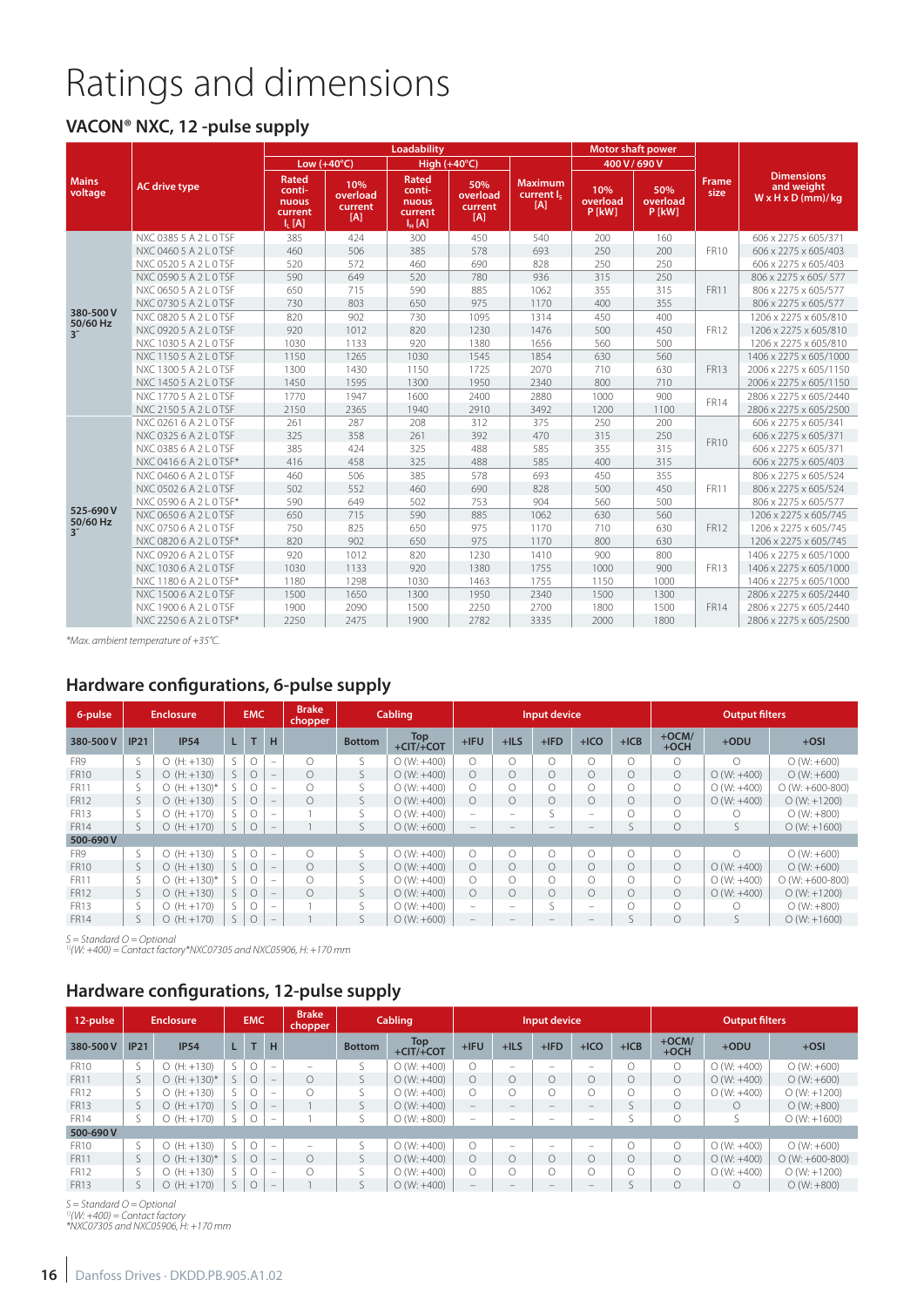#### **Pure performance**

Rising energy prices, environmental legislation and process improvement are key issues when designing water handling systems. Use of VACON® AC drives for flow and pressure control instead of dampers or valves gives substantial energy savings resulting in short payback time of the initial investment.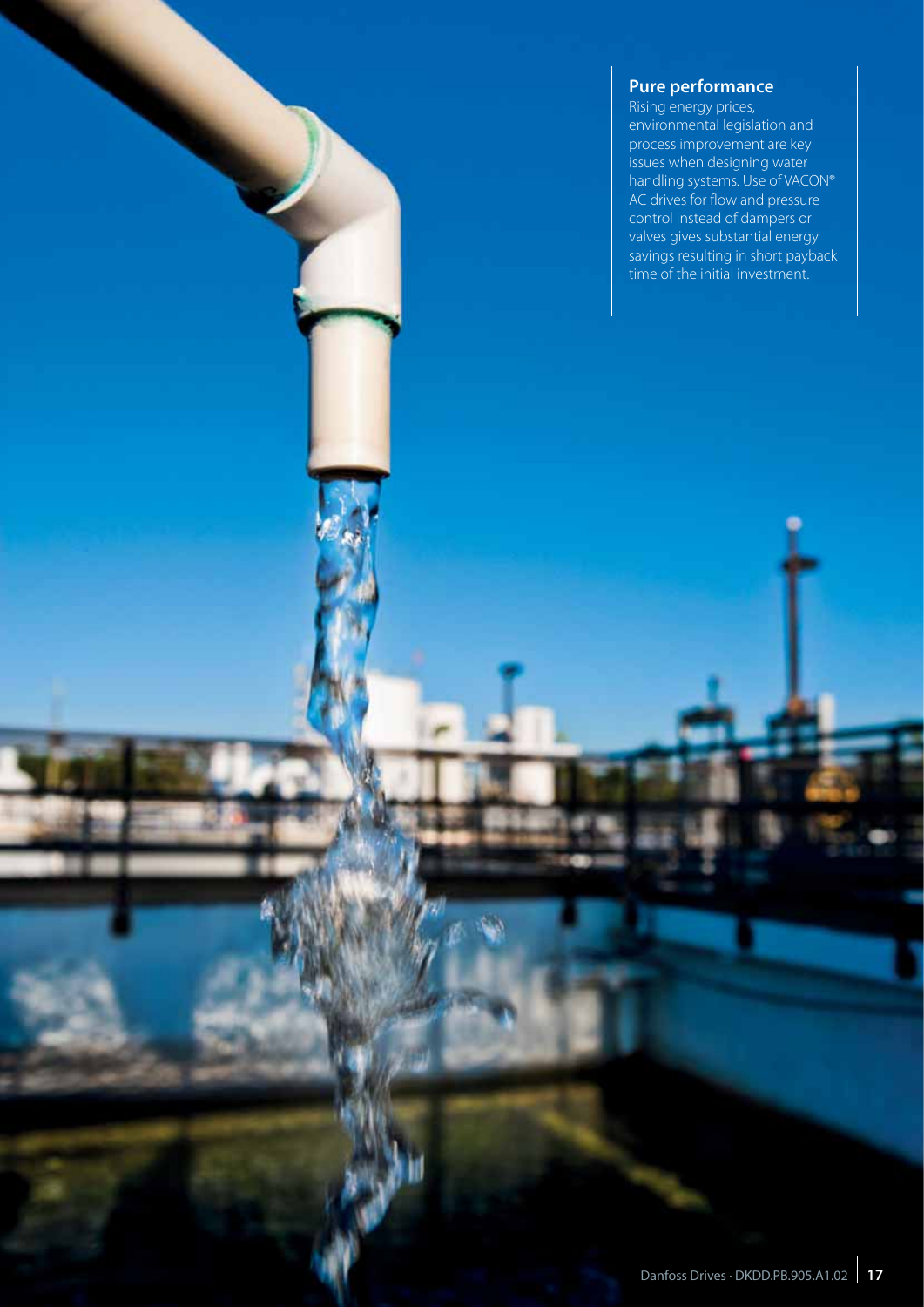

## VACON® NXC Low Harmonic

The VACON® NXC Low Harmonic drive is the perfect choice for applications where low harmonics are required. This drive not only meets the most demanding requirements for clean power but also provides other important benefits such as regenerative braking and voltage boost for maximum output power.

#### **Clean power saves money**

The low harmonic cabinet drive offers an excellent total solution to meet even the most demanding power quality requirements. The drive also complies with the IEEE-519, G5/4 harmonic standards.

The low THDi reduces supply currents and allows supply transformers, protection devices and power cables to be dimensioned according to the actual active power. It creates savings for both new and retrofit projects as there's no need to invest in expensive 12- or 18-pulse transformers.

#### **Typical applications**

- **Pumps and fans**
- Water treatment
- **Thrusters and main propulsion**
- **Crushers and conveyors and mills**
- **Industrial elevators**
- **Test benches**
- Sugar refineries

#### **Features**

- Clean power with total current harmonics THDi < 5 %
- Over-dimensioning of power transformer or input cables is not required
- $\blacksquare$  Regenerative function available
- Reducing system complexity
- No need for special 12-pulse transformers
- Well-suited for retrofit projects
- $\blacksquare$  Increased flexibility with a wide range of standard options

#### **Benefits**

- Over-dimensioning of input components is not needed, reducing the total costs
- Voltage boost function for maximum output power
- Braking energy can be fed back to network saving energy costs
- Reduces overall investment costs and optimizes the use of available space



VACON® NXC Low Harmonic (AF10)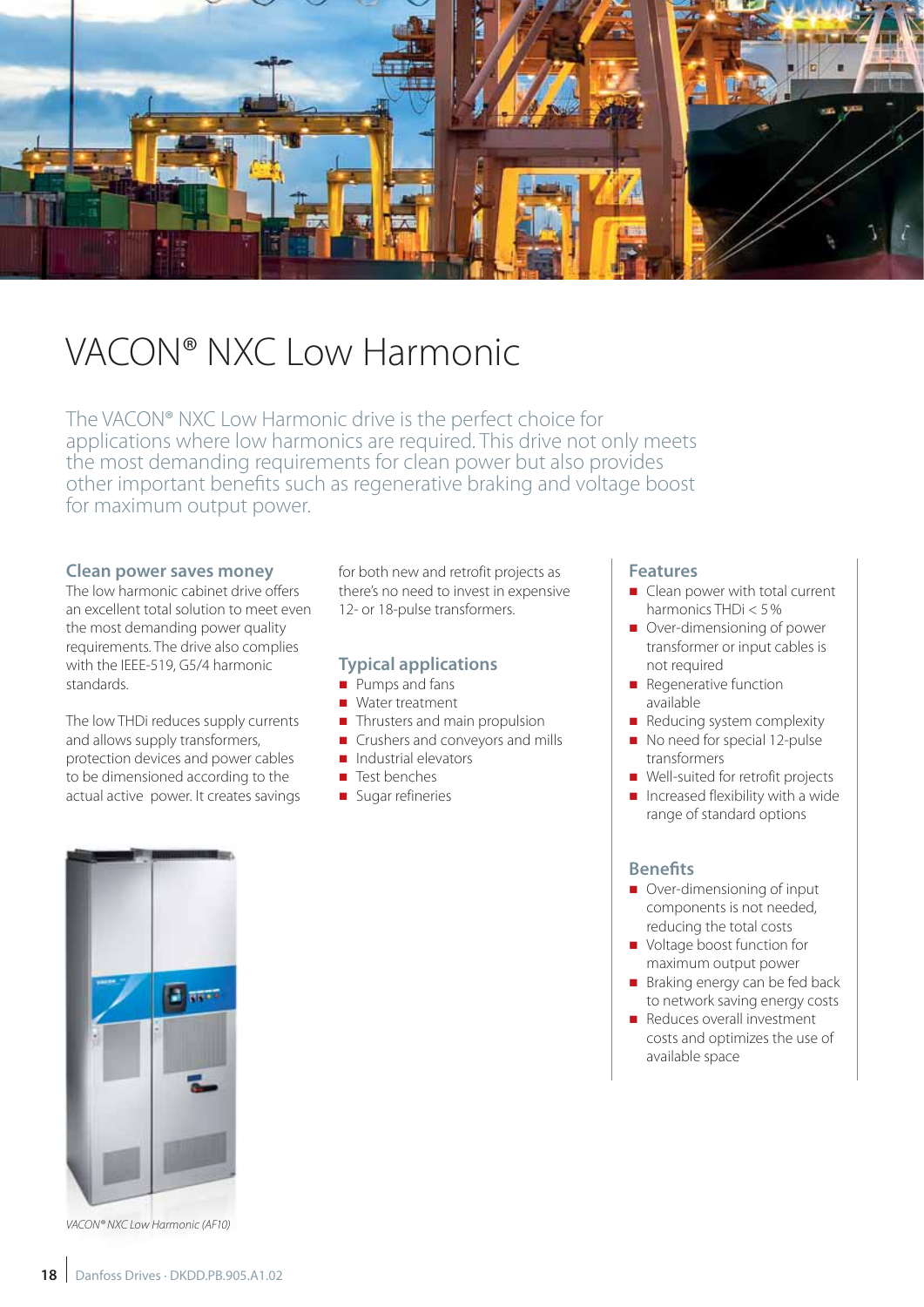

|                         |                         |                                               |                                   | Loadability                                        |                                   |                                                 |                             | <b>Motor shaft power</b>    |                      |                                                                  |  |
|-------------------------|-------------------------|-----------------------------------------------|-----------------------------------|----------------------------------------------------|-----------------------------------|-------------------------------------------------|-----------------------------|-----------------------------|----------------------|------------------------------------------------------------------|--|
|                         |                         | Low $(+40^{\circ}C)$                          |                                   |                                                    | High (+40°C)                      |                                                 |                             | 400 V / 690 V               |                      |                                                                  |  |
| <b>Mains</b><br>voltage | Low harmonic drive type | Rated<br>conti-<br>nuous<br>current<br>I, [A] | 10%<br>overload<br>current<br>[A] | Rated<br>conti-<br>nuous<br>current<br>$I_{H}$ [A] | 50%<br>overload<br>current<br>[A] | <b>Maximum</b><br>current I <sub>s</sub><br>[A] | 10%<br>overload<br>$P$ [kW] | 50%<br>overload<br>$P$ [kW] | <b>Frame</b><br>size | <b>Dimensions</b><br>and weight<br>$W \times H \times D$ (mm)/kg |  |
|                         | NXC 0261 5 A 2 L 0 RSF  | 261                                           | 287                               | 205                                                | 308                               | 349                                             | 132                         | 110                         | AF9                  | 1006 x 2275 x 605/680                                            |  |
|                         | NXC 0300 5 A 2 L 0 RSF  | 300                                           | 330                               | 245                                                | 368                               | 444                                             | 160                         | 132                         |                      |                                                                  |  |
|                         | NXC 0385 5 A 2 L 0 RSF  | 385                                           | 424                               | 300                                                | 450                               | 540                                             | 200                         | 160                         |                      |                                                                  |  |
|                         | NXC 0460 5 A 2 L 0 RSF  | 460                                           | 506                               | 385                                                | 578                               | 693                                             | 250                         | 200                         | AF10                 | 1006 x 2275 x 605/700                                            |  |
|                         | NXC 0520 5 A 2 L 0 RSF  | 520                                           | 572                               | 460                                                | 690                               | 828                                             | 250                         | 250                         |                      |                                                                  |  |
|                         | NXC 0650 5 A 2 L 0 RSF  | 650                                           | 715                               | 590                                                | 885                               | 1062                                            | 355                         | 315                         |                      |                                                                  |  |
|                         | NXC 0730 5 A 2 L 0 RSF  | 730                                           | 803                               | 650                                                | 975                               | 1170                                            | 400                         | 355                         |                      |                                                                  |  |
| 380-500 V               | NXC 0820 5 A 2 L 0 RSF  | 820                                           | 902                               | 730                                                | 1095                              | 1314                                            | 450                         | 400                         | AF12                 | 2006 x 2275 x 605/1400                                           |  |
| 50/60 Hz                | NXC 0920 5 A 2 L 0 RSF  | 920                                           | 1012                              | 820                                                | 1230                              | 1476                                            | 500                         | 450                         |                      |                                                                  |  |
|                         | NXC 1030 5 A 2 L 0 RSF  | 1030                                          | 1133                              | 920                                                | 1380                              | 1656                                            | 560                         | 500                         |                      |                                                                  |  |
|                         | NXC 1150 5 A 2 L 0 RSF  | 1150                                          | 1265                              | 1030                                               | 1545                              | 1854                                            | 630                         | 560                         |                      |                                                                  |  |
|                         | NXC 1300 5 A 2 L 0 RSF  | 1300                                          | 1430                              | 1150                                               | 1725                              | 2070                                            | 710                         | 630                         | AF13                 | 2206 x 2275 x 605/1950                                           |  |
|                         | NXC 1450 5 A 2 L 0 RSF  | 1450                                          | 1595                              | 1300                                               | 1950                              | 2340                                            | 800                         | 710                         |                      |                                                                  |  |
|                         | NXC 1770 5 A 2 L 0 RSF  | 1770                                          | 1947                              | 1600                                               | 2400                              | 2880                                            | 1000                        | 900                         |                      |                                                                  |  |
|                         | NXC 2150 5 A 2 L 0 RSF  | 2150                                          | 2365                              | 1940                                               | 2910                              | 3492                                            | 1200                        | 1100                        | AF14                 | 4406 x 2275 x 605/3900                                           |  |
|                         | NXC 2700 5 A 2 L 0 RSF  | 2700                                          | 2970                              | 2300                                               | 3278                              | 3933                                            | 1500                        | 1200                        |                      |                                                                  |  |
|                         | NXC 0125 6 A 2 L 0 RSF  | 125                                           | 138                               | 100                                                | 150                               | 200                                             | 110                         | 90                          |                      |                                                                  |  |
|                         | NXC 0144 6 A 2 L 0 RSF  | 144                                           | 158                               | 125                                                | 188                               | 213                                             | 132                         | 110                         | AF9                  | 1006 x 2275 x 605/680                                            |  |
|                         | NXC 0170 6 A 2 L 0 RSF  | 170                                           | 187                               | 144                                                | 216                               | 245                                             | 160                         | 132                         |                      |                                                                  |  |
|                         | NXC 0208 6 A 2 L 0 RSF* | 208                                           | 229                               | 170                                                | 255                               | 289                                             | 200                         | 160                         |                      |                                                                  |  |
|                         | NXC 0261 6 A 2 L 0 RSF  | 261                                           | 287                               | 208                                                | 312                               | 375                                             | 250                         | 200                         |                      |                                                                  |  |
|                         | NXC 0325 6 A 2 L 0 RSF  | 325                                           | 358                               | 261                                                | 392                               | 470                                             | 315                         | 250                         | AF10                 | 1006 x 2275 x 605/700                                            |  |
|                         | NXC 0385 6 A 2 L 0 RSF  | 385                                           | 424                               | 325                                                | 488                               | 585                                             | 355                         | 315                         |                      |                                                                  |  |
|                         | NXC 0416 6 A 2 L 0 RSF* | 416                                           | 416                               | 325                                                | 488                               | 585                                             | 400                         | 315                         |                      |                                                                  |  |
|                         | NXC 0460 6 A 2 L 0 RSF  | 460                                           | 506                               | 385                                                | 578                               | 693                                             | 450                         | 355                         |                      |                                                                  |  |
| 525-690 V               | NXC 0502 6 A 2 L 0 RSF  | 502                                           | 552                               | 460                                                | 690                               | 828                                             | 500                         | 450                         |                      |                                                                  |  |
| 50/60 Hz                | NXC 0590 6 A 2 L 0 RSF  | 590                                           | 649                               | 502                                                | 753                               | 904                                             | 560                         | 500                         | AF12                 | 2006 x 2275 x 605/1400                                           |  |
|                         | NXC 0650 6 A 2 L 0 RSF  | 650                                           | 715                               | 590                                                | 885                               | 1062                                            | 630                         | 560                         |                      |                                                                  |  |
|                         | NXC 0750 6 A 2 L 0 RSF  | 750                                           | 825                               | 650                                                | 975                               | 1170                                            | 710                         | 630                         |                      |                                                                  |  |
|                         | NXC 0820 6 A 2 L 0 RSF* | 820                                           | 902                               | 650                                                | 975                               | 1170                                            | 750                         | 650                         |                      |                                                                  |  |
|                         | NXC 0920 6 A 2 L 0 RSF  | 920                                           | 1012                              | 820                                                | 1230                              | 1476                                            | 900                         | 800                         |                      |                                                                  |  |
|                         | NXC 1030 6 A 2 L 0 RSF  | 1030                                          | 1133                              | 920                                                | 1380                              | 1656                                            | 1000                        | 900                         | AF13                 | 2206 x 2275 x 605/1950                                           |  |
|                         | NXC 1180 6 A 2 L 0 RSF* | 1180                                          | 1298                              | 1030                                               | 1463                              | 1755                                            | 1150                        | 1000                        |                      |                                                                  |  |
|                         | NXC 1500 6 A 2 L 0 RSF  | 1500                                          | 1650                              | 1300                                               | 1950                              | 2340                                            | 1500                        | 1300                        |                      |                                                                  |  |
|                         | NXC 1900 6 A 2 L 0 RSF  | 1900                                          | 2090                              | 1500                                               | 2250                              | 2700                                            | 1800                        | 1500                        | AF14                 | 4406 x 2275 x 605/3900                                           |  |
|                         | NXC 2250 6 A 2 L 0 RSF* | 2250                                          | 2475                              | 1900                                               | 2782                              | 3335                                            | 2000                        | 1800                        |                      |                                                                  |  |

\*Max. ambient temperature of +35°C.

#### **Hardware configurations**

| <b>Active front-</b><br>end | <b>Enclosure</b> |              |    | <b>EMC</b> | <b>Brake</b><br>chopper |               | <b>Cabling</b>     | Input device | <b>Output filters</b> |              |               |  |
|-----------------------------|------------------|--------------|----|------------|-------------------------|---------------|--------------------|--------------|-----------------------|--------------|---------------|--|
| 380-500 V                   | IP21             | <b>IP54</b>  |    |            |                         | <b>Bottom</b> | Top<br>$+CIT/+COT$ | $+ILS &+ICB$ | $+OCM/$<br>$+OCH$     | $+$ ODU      | $+OSI$        |  |
| AF9                         | S.               | $O(H: +130)$ | S. | U          | $*(W: +400)$            |               | $O(W: +400)$       |              | $\bigcirc$            | $O(W: +400)$ | $O(W: +600)$  |  |
| AF10                        | S                | $O(H: +130)$ | S. | $\circ$    | $(W: +400)$             |               | $O(W: +400)$       |              | $\circ$               | $O(W: +400)$ | $O(W: +600)$  |  |
| AF12                        |                  | $O(H: +130)$ |    |            | $(W: +400)$             |               | $O(W: +400)$       |              | $\circ$               | $O(W: +400)$ | $O(W: +1200)$ |  |
| AF13                        |                  | $O(H: +170)$ | S. | $\circ$    | $(W: +400)$             |               | $O(W: +400)$       |              | $\circ$               | Ω            | $O(W: +800)$  |  |
| AF14                        |                  | $O(H: +170)$ |    |            | $(W: +400)$             |               | $O(W: +600)$       |              | $\circ$               |              | $O(W: +1600)$ |  |
| 525-690 V                   |                  |              |    |            |                         |               |                    |              |                       |              |               |  |
| AF9                         | S                | $O(H: +130)$ | S. |            | $(W: +400)$             |               | $O(W: +400)$       |              | $\bigcirc$            | $O(W: +400)$ | $O(W: +600)$  |  |
| AF10                        | S.               | $O(H: +130)$ | S. | $\circ$    | $(W: +400)$             |               | $O(W: +400)$       |              | $\circ$               | $O(W: +400)$ | $O(W: +600)$  |  |
| AF12                        |                  | $O(H: +130)$ | S. |            | $(W: +400)$             |               | $O(W: +400)$       |              | $\bigcirc$            | $O(W: +400)$ | $O(W: +1200)$ |  |
| AF13                        | S.               | $O(H: +170)$ |    | $\circ$    | $Z(W: +400)$            |               | $O(W: +400)$       |              | $\circ$               | Ω            | $O(W: +800)$  |  |
| AF14                        |                  | $O(H: +170)$ |    |            | $(W: +400)$             |               | $O(W: +600)$       |              | $\circ$               |              | $O(W: +1600)$ |  |

S = Standard O = Optional \*Contact factory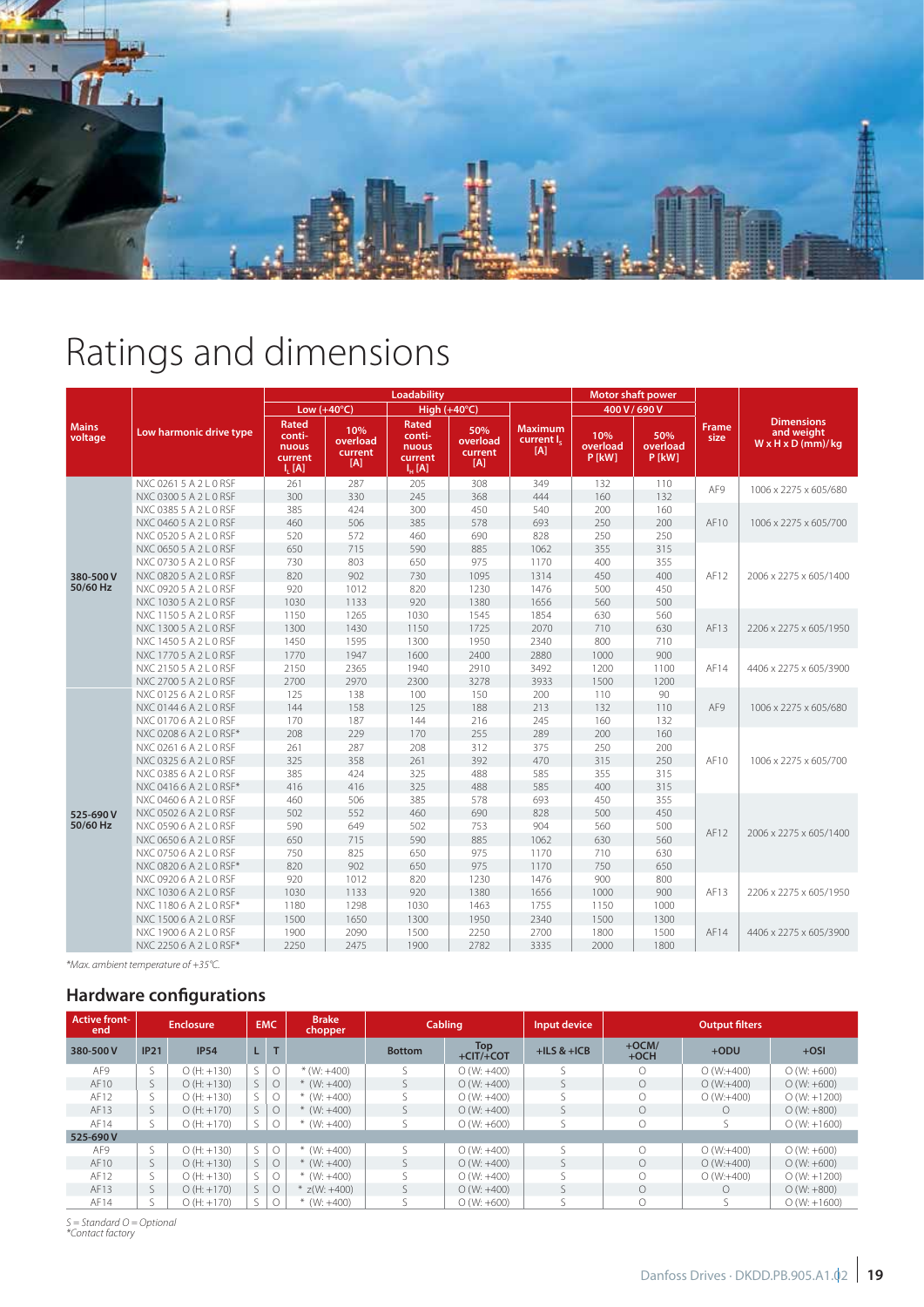## Technical data

| <b>Mains</b>                 | Input voltage U <sub>in</sub>                                | 208240 V; 380500 V; 525690 V; -10%+10%                                                                                                                                                                                                                                 |  |  |  |  |  |  |  |  |  |
|------------------------------|--------------------------------------------------------------|------------------------------------------------------------------------------------------------------------------------------------------------------------------------------------------------------------------------------------------------------------------------|--|--|--|--|--|--|--|--|--|
| connection                   | Input frequency                                              | 4566 Hz                                                                                                                                                                                                                                                                |  |  |  |  |  |  |  |  |  |
|                              | Connection to mains                                          | Once per minute or less (normal case)                                                                                                                                                                                                                                  |  |  |  |  |  |  |  |  |  |
| <b>Motor</b>                 | Output voltage                                               | $0-U_{in}$                                                                                                                                                                                                                                                             |  |  |  |  |  |  |  |  |  |
| connection                   | Continuous output current                                    | High overloadability: IH, ambient temperature max. +50 °C ( $\geq$ FR10 + 40 °C)<br>Low overloadability: IL, ambient temperature max. +40 °C                                                                                                                           |  |  |  |  |  |  |  |  |  |
|                              | Overloadability                                              | High: 1.5 x IH (1 min/10 min), Low: 1.1 x IL (1 min/10 min)                                                                                                                                                                                                            |  |  |  |  |  |  |  |  |  |
|                              | Max. starting current                                        | Is for 2 s every 20 s                                                                                                                                                                                                                                                  |  |  |  |  |  |  |  |  |  |
|                              | Output frequency                                             | $0320$ Hz                                                                                                                                                                                                                                                              |  |  |  |  |  |  |  |  |  |
| Control<br>characteristics   | Control performance                                          | Open loop vector control (5-150% of base speed):<br>speed control 0.5%, dynamic 0.3%sec, torque lin. <2%, torque rise time ~5 ms<br>Closed loop vector control (entire speed range):<br>speed control 0.01%, dynamic 0.2% sec, torque lin. <2%, torque rise time ~2 ms |  |  |  |  |  |  |  |  |  |
|                              | Switching frequency                                          | $NX_2/$<br>Up to and including NX_0061:<br>$NX_5$ :<br>116 kHz; Factory default 10 kHz<br>$NX_6$ :<br>From NX_0072:<br>16 kHz; Factory default 3.6 kHz                                                                                                                 |  |  |  |  |  |  |  |  |  |
|                              |                                                              | 16 kHz; Factory default 1.5 kHz                                                                                                                                                                                                                                        |  |  |  |  |  |  |  |  |  |
|                              | Field weakening point                                        | 8320 Hz                                                                                                                                                                                                                                                                |  |  |  |  |  |  |  |  |  |
|                              | Acceleration time                                            | $03000$ sec                                                                                                                                                                                                                                                            |  |  |  |  |  |  |  |  |  |
|                              | Deceleration time                                            | $03000$ sec                                                                                                                                                                                                                                                            |  |  |  |  |  |  |  |  |  |
|                              | <b>Braking</b>                                               | DC brake: 30% of TN (without brake resistor), flux braking                                                                                                                                                                                                             |  |  |  |  |  |  |  |  |  |
| Ambient<br>conditions        | Ambient operating<br>temperature                             | $-10$ °C (no frost) +50 °C: IH (≥FR10 + 40 °C)<br>-10 °C (no frost)+40 °C: IL                                                                                                                                                                                          |  |  |  |  |  |  |  |  |  |
|                              | Storage temperature                                          | -40 °C+70 °C                                                                                                                                                                                                                                                           |  |  |  |  |  |  |  |  |  |
|                              | Relative humidity                                            | 0 to 95% RH, non-condensing, non-corrosive, no dripping water                                                                                                                                                                                                          |  |  |  |  |  |  |  |  |  |
|                              | Air quality:<br>- chemical vapours<br>- mechanical particles | IEC 60721-3-3, unit in operation, class 3C2<br>(tested in accordance with IEC60068-2-60, Method I C CH <sub>2</sub> and SO <sub>2</sub> )<br>IEC 60721-3-3, unit in operation, class 3S2                                                                               |  |  |  |  |  |  |  |  |  |
|                              | Altitude                                                     | 100% load capacity (no derating) up to 1000 m<br>1% derating for each 100 m above 1000 m; max. 4866 m (690 V max. 2000 m)                                                                                                                                              |  |  |  |  |  |  |  |  |  |
|                              | Vibration<br>EN 50178/EN 60068-2-6                           | 5150 Hz: Displacement amplitude 1 mm (peak) at 515.8 Hz<br>(≥FR10: 0.25 mm (peak) at 531 Hz)<br>Max acceleration amplitude 1 G at $15.8150$ Hz ( $\geq$ FR10: 1 G at 31150 Hz)                                                                                         |  |  |  |  |  |  |  |  |  |
|                              | Shock<br>EN 50178, EN 60068-2-27                             | UPS Drop Test (for applicable UPS weights)<br>Storage and shipping: max 15 G, 11 ms (in package)                                                                                                                                                                       |  |  |  |  |  |  |  |  |  |
| <b>EMC</b>                   | Immunity                                                     | Fulfils all EMC immunity requirements                                                                                                                                                                                                                                  |  |  |  |  |  |  |  |  |  |
|                              | Emissions                                                    | EMC level C: EN 61800-3, category C1<br>EMC level H: EN 61800-3, category C2<br>EMC level L: EN 61800-3, category C3<br>EMC level T: Low earth-current solution is suitable for IT networks,<br>(can be modified from L/H-level units)                                 |  |  |  |  |  |  |  |  |  |
| <b>Safety</b>                |                                                              | EN 50178. EN 60204-1.<br>IEC 61800-5-1, CE, UL, CUL; (see unit nameplate for more details)                                                                                                                                                                             |  |  |  |  |  |  |  |  |  |
| <b>Functional</b><br>safety* | <b>STO</b>                                                   | EN/IEC 61800-5-2 Safe Torque Off (STO) SIL2,<br>EN ISO 13849-1 PL"d" Category 3, EN 62061: SILCL2, IEC 61508: SIL2                                                                                                                                                     |  |  |  |  |  |  |  |  |  |
|                              | SS <sub>1</sub>                                              | EN /IEC 61800-5-2 Safe Stop 1 (SS1) SIL2,<br>EN ISO 13849-1 PL"d" Category 3, EN /IEC62061: SILCL2, IEC 61508: SIL2.                                                                                                                                                   |  |  |  |  |  |  |  |  |  |
|                              | ATEX Thermistor input                                        | 94/9/EC, CE 0537 Ex 11 (2) GD                                                                                                                                                                                                                                          |  |  |  |  |  |  |  |  |  |
| Control<br>connections       | Analogue input voltage                                       | $0+10$ V (-10 V+10 V joystick control), Ri = 200 k $\Omega$ , resolution 0.1%, accuracy $\pm 1\%$                                                                                                                                                                      |  |  |  |  |  |  |  |  |  |
| (OPT-A1, -A2                 | Analogue input current                                       | $O(4) \dots 20$ mA, Ri = 250 $\Omega$ differential, resolution 0.1%, accuracy $\pm 1\%$                                                                                                                                                                                |  |  |  |  |  |  |  |  |  |
| or OPT-A1, -A3)              | Digital inputs                                               | 6, positive or negative logic; 1830 VDC                                                                                                                                                                                                                                |  |  |  |  |  |  |  |  |  |
|                              | Auxiliary voltage                                            | +24 V, ±15%, max. 250 mA                                                                                                                                                                                                                                               |  |  |  |  |  |  |  |  |  |
|                              | Output reference voltage                                     | $+10$ V, $+3%$ , max. load 10 mA                                                                                                                                                                                                                                       |  |  |  |  |  |  |  |  |  |
|                              | Analogue output                                              | 0 (4)20 mA; RL max. 500 $\Omega$ , resolution 10 bit, accuracy $\pm 2\%$                                                                                                                                                                                               |  |  |  |  |  |  |  |  |  |
|                              | Digital output                                               | Open collector output, 50 mA/48 V                                                                                                                                                                                                                                      |  |  |  |  |  |  |  |  |  |
|                              | Relay outputs                                                | 2 programmable change-over (NO/NC) relay outputs (OPT-A3: NO/NC+NO)<br>Switching capacity: 24 VDC/8 A, 250 VAC/8 A, 125 VDC/0.4 A. Min. switching load: 5 V/10 mA                                                                                                      |  |  |  |  |  |  |  |  |  |
|                              | Thermistor input (OPT-A3)                                    | Galvanically isolated, Rtrip = 4.7 k $\Omega$                                                                                                                                                                                                                          |  |  |  |  |  |  |  |  |  |
| <b>Protections</b>           |                                                              | Overvoltage, undervoltage, earth fault, mains supervision, motor phase supervision, overcurrent,<br>unit overtemperature, motor overload, motor stall, motor underload, short-circuit of +24 V and +10 V<br>reference voltages                                         |  |  |  |  |  |  |  |  |  |

\*With OPT-AF board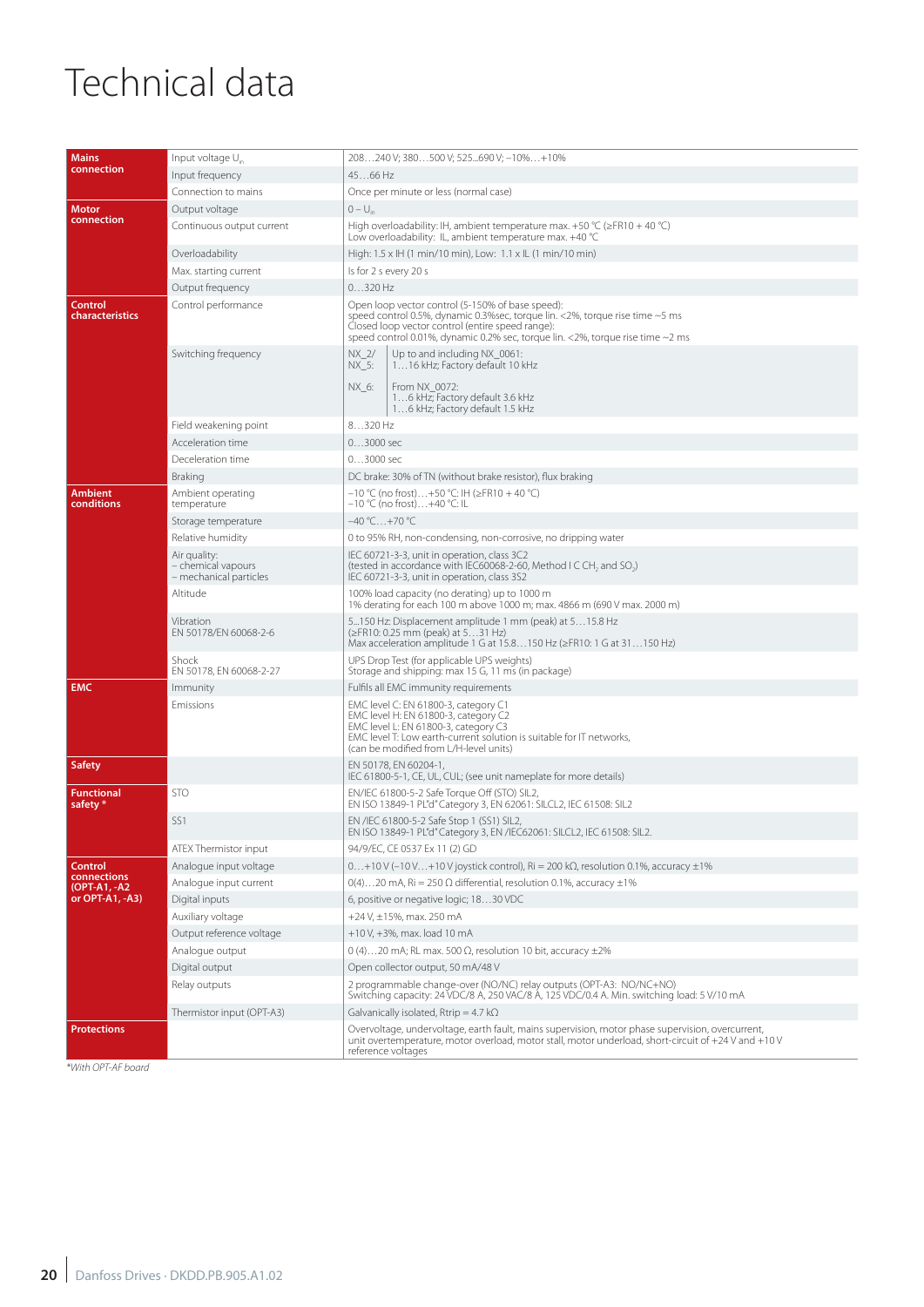## Option boards

| <b>Type</b>                        | <b>Card slot</b> |   |   |   |    |                         | 1/O signal         |                         |                |                                 |                |                                            |                  |              |              |              |                |       |              |                  |                                                                                                                |                  |                   |                |                          |                      |                   |                                        |
|------------------------------------|------------------|---|---|---|----|-------------------------|--------------------|-------------------------|----------------|---------------------------------|----------------|--------------------------------------------|------------------|--------------|--------------|--------------|----------------|-------|--------------|------------------|----------------------------------------------------------------------------------------------------------------|------------------|-------------------|----------------|--------------------------|----------------------|-------------------|----------------------------------------|
|                                    | Α                | B | C | D | E. | $\overline{\mathbf{a}}$ | 8                  | DIDO                    | AI (mA/V/±V)   | AI (mA) isolated                | AO (mAVV)      | AO (mA) isolated                           | RO (NO/NC)       | RO (NO)      | $+10$ Vref   | Therm        | +24V/EXT +24V  | pt100 | <b>KTY84</b> | 42-240 VAC input | DI/DO (1024V)                                                                                                  | (RS422)<br>DI/DO | $DI \sim IVP - P$ | Resolver       | $Out +5 V/ +15 V/ +24 V$ | Out +15 $V$ /+24 $V$ | Out +5V/+12V/+15V | <b>Note</b>                            |
| <b>Basic I/O cards (OPT-A)</b>     |                  |   |   |   |    |                         |                    |                         |                |                                 |                |                                            |                  |              |              |              |                |       |              |                  |                                                                                                                |                  |                   |                |                          |                      |                   |                                        |
| OPT-A1                             |                  |   |   |   |    | 6                       | 1                  |                         | $\overline{2}$ |                                 | $\mathbf{1}$   |                                            |                  |              | $\mathbf{1}$ |              | $\overline{2}$ |       |              |                  |                                                                                                                |                  |                   |                |                          |                      |                   |                                        |
| OPT-A2                             |                  |   |   |   |    |                         |                    |                         |                |                                 |                |                                            | $\sqrt{2}$       |              |              |              |                |       |              |                  |                                                                                                                |                  |                   |                |                          |                      |                   |                                        |
| OPT-A3                             |                  |   |   |   |    |                         |                    |                         |                |                                 |                |                                            | 1                | $\mathbf{1}$ |              | $\mathbf{1}$ |                |       |              |                  |                                                                                                                |                  |                   |                |                          |                      |                   |                                        |
| OPT-A4                             |                  |   |   |   |    | $\overline{2}$          |                    |                         |                |                                 |                |                                            |                  |              |              |              |                |       |              |                  |                                                                                                                | 3/0              |                   |                | $\mathbf{1}$             |                      |                   |                                        |
| OPT-A5                             |                  |   |   |   |    | $\overline{2}$          |                    |                         |                |                                 |                |                                            |                  |              |              |              |                |       |              |                  | 3/0                                                                                                            |                  |                   |                |                          | 1                    |                   |                                        |
| OPT-A7                             |                  |   |   |   |    |                         |                    |                         |                |                                 |                |                                            |                  |              |              |              |                |       |              |                  | 6/2                                                                                                            |                  |                   |                |                          | $\mathbf{1}$         |                   | $2$ enc. input $+1$ enc. output        |
| OPT-A8                             |                  |   |   |   |    | 6                       | $\mathbf{1}$       |                         | $\sqrt{2}$     |                                 | $\mathbf{1}$   |                                            |                  |              | $\mathbf{1}$ |              | $\overline{2}$ |       |              |                  |                                                                                                                |                  |                   |                |                          |                      |                   | 1)                                     |
| OPT-A9                             |                  |   |   |   |    | 6                       | $\mathbf{1}$       |                         | $\overline{2}$ |                                 | $\overline{1}$ |                                            |                  |              | $\mathbf{1}$ |              | $\overline{2}$ |       |              |                  |                                                                                                                |                  |                   |                |                          |                      |                   | 2.5 mm <sup>2</sup> terminals          |
| OPT-AE                             |                  |   |   |   |    |                         | $\overline{2}$     |                         |                |                                 |                |                                            |                  |              |              |              |                |       |              |                  | 3/0                                                                                                            |                  |                   |                |                          | 1                    |                   | DO = Divider+Direction                 |
| OPT-AF                             |                  |   |   |   |    | $\overline{2}$          |                    |                         |                |                                 |                |                                            | $\mathbf{1}$     |              |              | $\,1\,$      |                |       |              |                  |                                                                                                                |                  |                   |                |                          |                      |                   |                                        |
| OPT-AK                             |                  |   |   |   |    |                         |                    |                         |                |                                 |                |                                            |                  |              |              |              |                |       |              |                  |                                                                                                                |                  | 3                 |                |                          | 1                    |                   | Sin/Cos/ Marker                        |
| OPT-AN                             |                  |   |   |   |    | 6                       |                    |                         | $\overline{2}$ |                                 | $\overline{2}$ |                                            |                  |              |              |              |                |       |              |                  |                                                                                                                |                  |                   |                |                          |                      |                   |                                        |
| I/O expander cards (OPT-B)         |                  |   |   |   |    |                         |                    |                         |                |                                 |                |                                            |                  |              |              |              |                |       |              |                  |                                                                                                                |                  |                   |                |                          |                      |                   |                                        |
| OPT-B1                             |                  |   |   |   |    |                         |                    | 6                       |                |                                 |                |                                            |                  |              |              |              | $\mathbf{1}$   |       |              |                  |                                                                                                                |                  |                   |                |                          |                      |                   | Selectable DI/DO                       |
| OPT-B2                             |                  |   |   |   |    |                         |                    |                         |                |                                 |                |                                            | $\left  \right $ | $\mathbf{1}$ |              | $\mathbf{1}$ |                |       |              |                  |                                                                                                                |                  |                   |                |                          |                      |                   |                                        |
| OPT-B4                             |                  |   |   |   |    |                         |                    |                         |                | 1                               |                | $\overline{2}$                             |                  |              |              |              | $\mathbf{1}$   |       |              |                  |                                                                                                                |                  |                   |                |                          |                      |                   | 2)                                     |
| OPT-B5                             |                  |   |   |   |    |                         |                    |                         |                |                                 |                |                                            |                  | 3            |              |              |                |       |              |                  |                                                                                                                |                  |                   |                |                          |                      |                   |                                        |
| OPT-B8                             |                  |   |   |   |    |                         |                    |                         |                |                                 |                |                                            |                  |              |              |              | $\mathbf{1}$   | 3     |              |                  |                                                                                                                |                  |                   |                |                          |                      |                   |                                        |
| OPT-B9                             |                  |   |   |   |    | $\overline{2}$          |                    |                         |                |                                 |                |                                            |                  |              |              |              |                |       |              | 5                |                                                                                                                |                  |                   |                |                          |                      |                   |                                        |
| OPT-BH                             |                  |   |   |   |    |                         |                    |                         |                |                                 |                |                                            |                  |              |              |              |                | 3     | 3            |                  |                                                                                                                |                  |                   |                |                          |                      |                   | 3 x pt1000; 3 x Ni1000                 |
| OPT-BB                             |                  |   |   |   |    | $\overline{2}$          |                    |                         |                |                                 |                |                                            |                  |              |              |              |                |       |              |                  |                                                                                                                | 0/2              | $\overline{2}$    |                |                          |                      |                   | Sin/Cos + EnDat                        |
| OPT-BC                             |                  |   |   |   |    |                         |                    |                         |                |                                 |                |                                            |                  |              |              |              |                |       |              |                  | 3/3                                                                                                            |                  |                   | $\overline{1}$ |                          |                      |                   | Encoder out $=$<br>Resolver simulation |
| OPT-BE                             |                  |   |   |   |    |                         |                    |                         |                |                                 |                |                                            |                  |              |              |              |                |       |              |                  |                                                                                                                |                  |                   |                |                          |                      |                   | EnDat/SSI                              |
| Fieldbus cards (OPT-C)             |                  |   |   |   |    |                         |                    |                         |                |                                 |                |                                            |                  |              |              |              |                |       |              |                  |                                                                                                                |                  |                   |                |                          |                      |                   |                                        |
| OPT-C2                             |                  |   |   |   |    |                         |                    | RS-485 (Multiprotocol)  |                |                                 |                |                                            |                  |              |              |              |                |       |              |                  |                                                                                                                |                  |                   |                |                          |                      |                   | Modbus, N2                             |
| OPT-C3                             |                  |   |   |   |    |                         | <b>PROFIBUS DP</b> |                         |                |                                 |                |                                            |                  |              |              |              |                |       |              |                  |                                                                                                                |                  |                   |                |                          |                      |                   |                                        |
| OPT-C4                             |                  |   |   |   |    |                         | LonWorks           |                         |                |                                 |                |                                            |                  |              |              |              |                |       |              |                  |                                                                                                                |                  |                   |                |                          |                      |                   |                                        |
| OPT-C5                             |                  |   |   |   |    |                         |                    |                         |                | PROFIBUS DP (D9-type connector) |                |                                            |                  |              |              |              |                |       |              |                  |                                                                                                                |                  |                   |                |                          |                      |                   |                                        |
| OPT-C6                             |                  |   |   |   |    |                         |                    | CANopen (slave)         |                |                                 |                |                                            |                  |              |              |              |                |       |              |                  |                                                                                                                |                  |                   |                |                          |                      |                   |                                        |
| OPT-C7                             |                  |   |   |   |    |                         | <b>DeviceNet</b>   |                         |                |                                 |                |                                            |                  |              |              |              |                |       |              |                  |                                                                                                                |                  |                   |                |                          |                      |                   |                                        |
| OPT-C8                             |                  |   |   |   |    |                         |                    |                         |                |                                 |                | RS-485 (Multiprotocol, D9-type connector)  |                  |              |              |              |                |       |              |                  |                                                                                                                |                  |                   |                |                          |                      |                   | Modbus, N2                             |
| OPT-CG                             |                  |   |   |   |    |                         |                    | SELMA 2 protocol        |                |                                 |                |                                            |                  |              |              |              |                |       |              |                  |                                                                                                                |                  |                   |                |                          |                      |                   |                                        |
| OPT-CI                             |                  |   |   |   |    |                         |                    | Modbus/TCP (Ethernet)   |                |                                 |                |                                            |                  |              |              |              |                |       |              |                  |                                                                                                                |                  |                   |                |                          |                      |                   |                                        |
| OPT-CJ                             |                  |   |   |   |    |                         |                    | BACNet, RS485           |                |                                 |                |                                            |                  |              |              |              |                |       |              |                  |                                                                                                                |                  |                   |                |                          |                      |                   |                                        |
| OPT-CP                             |                  |   |   |   |    |                         |                    | PROFINET I/O (Ethernet) |                |                                 |                |                                            |                  |              |              |              |                |       |              |                  |                                                                                                                |                  |                   |                |                          |                      |                   |                                        |
| OPT-CQ                             |                  |   |   |   |    |                         |                    | EtherNet/IP (Ethernet)  |                |                                 |                |                                            |                  |              |              |              |                |       |              |                  |                                                                                                                |                  |                   |                |                          |                      |                   |                                        |
| <b>Communication cards (OPT-D)</b> |                  |   |   |   |    |                         |                    |                         |                |                                 |                |                                            |                  |              |              |              |                |       |              |                  |                                                                                                                |                  |                   |                |                          |                      |                   |                                        |
| OPT-D1                             |                  |   |   |   |    |                         |                    |                         |                |                                 |                | System Bus adapter (2 x fiber optic pairs) |                  |              |              |              |                |       |              |                  |                                                                                                                |                  |                   |                |                          |                      |                   |                                        |
| OPT-D2                             |                  |   |   |   |    |                         |                    |                         |                |                                 |                |                                            |                  |              |              |              |                |       |              |                  | System Bus adapter (1 x fiber optic pair) & CAN-bus adapter (galvanically decoupled)                           |                  |                   |                |                          |                      |                   |                                        |
| OPT-D3                             |                  |   |   |   |    |                         |                    |                         |                |                                 |                |                                            |                  |              |              |              |                |       |              |                  | RS232 adapter card (galvanically decoupled), used mainly for application engineering to connect another keypad |                  |                   |                |                          |                      |                   |                                        |
| OPT-D6                             |                  |   |   |   |    |                         |                    |                         |                |                                 |                | CAN-bus adapter (galvanically decoupled)   |                  |              |              |              |                |       |              |                  |                                                                                                                |                  |                   |                |                          |                      |                   |                                        |
| OPT-D7                             |                  |   |   |   |    |                         |                    |                         |                |                                 |                |                                            |                  |              |              |              |                |       |              |                  |                                                                                                                |                  |                   |                |                          |                      |                   |                                        |

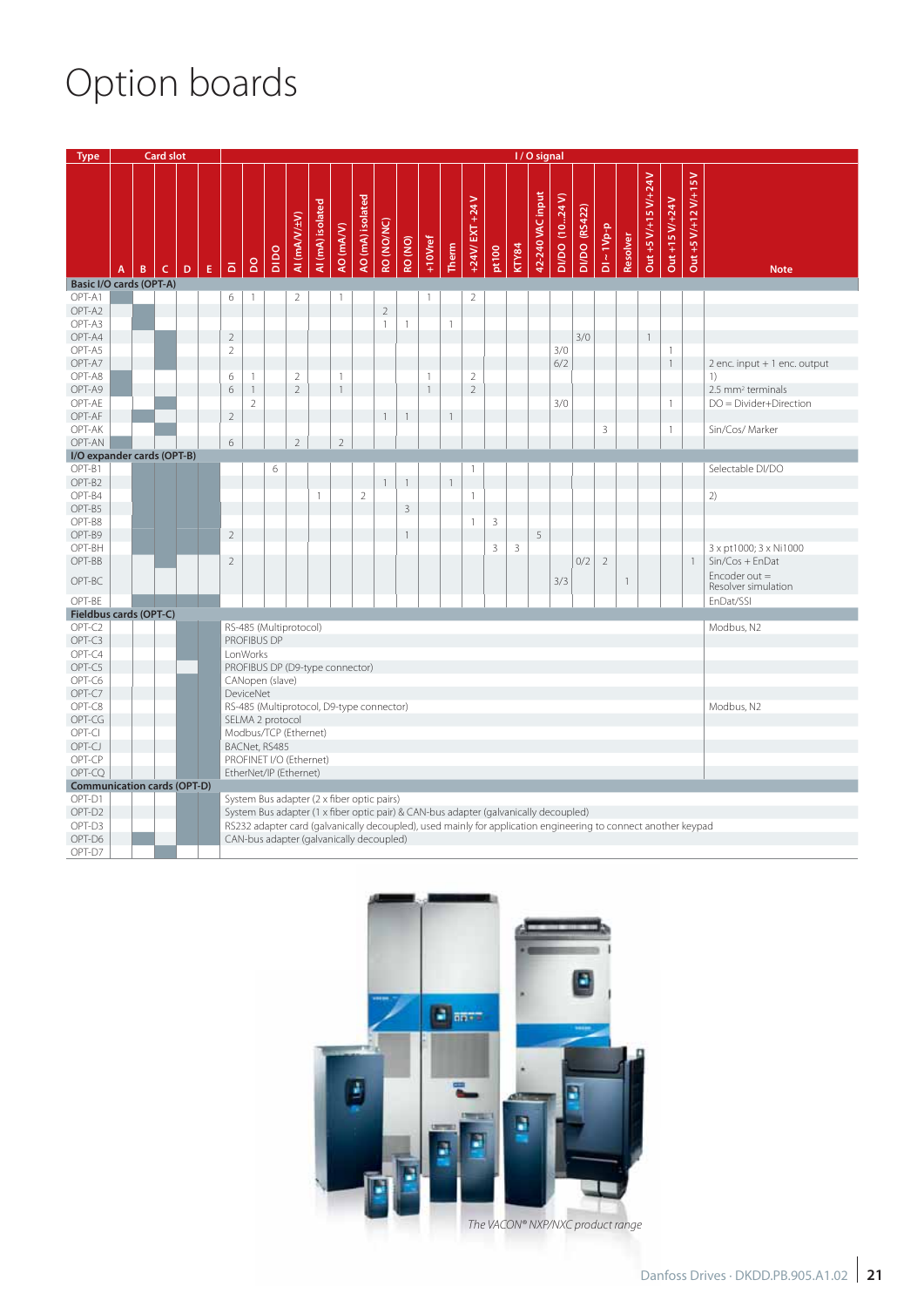## VACON® NXC options

|                        | <b>Control terminal options (T group)</b>                                |
|------------------------|--------------------------------------------------------------------------|
| $-TIO$                 | Basic I/O wired to external single-tier terminals                        |
| $+TID$                 | Basic I/O wired to external two-tier terminals<br>+ additional terminals |
| $+TUP^*$               | Terminals for 230 VAC control voltage                                    |
|                        | Input device options (I group)                                           |
| $+II S^*$              | Load switch                                                              |
| $+IFD$                 | Switch fuse and fuses                                                    |
| $+$ ICB*               | Circuit breaker                                                          |
| $+ICO$                 | Input contactor                                                          |
| $+$ IFU                | Input fuses                                                              |
|                        | <b>Main circuit options (M group)</b>                                    |
| $+MDC$                 | Terminals in cabinet for DC / brake chopper                              |
|                        | <b>Output filter options (O group)</b>                                   |
| $+OCM$                 | Common mode filters                                                      |
| $+OCH$                 | Common mode filters with output terminals                                |
| $+ODU$                 | du/dt filter                                                             |
| $+OSI$                 | Sine wave filter                                                         |
|                        | <b>Protection devices (P group)</b>                                      |
| $+$ PTR<br>$+PFS$      | External thermistor relay                                                |
| $+$ PFD                | Emergency stop (cat 0)                                                   |
| $+PAP$                 | Emergency stop (cat 1)<br>Arc protection                                 |
| $+PIF$                 | Insulation fault sensor                                                  |
| <b>General options</b> |                                                                          |
| $+G40$                 | 400 mm empty cabinet                                                     |
| $+G60$                 | 600 mm empty cabinet                                                     |
| $+G80$                 | 800 mm empty cabinet                                                     |
| $+GP$                  | 100 mm base                                                              |
| $+GPH$                 | 200 mm base                                                              |
| $+FAT$                 | Factory acceptance tests                                                 |
| $+MAR$                 | Marine construction                                                      |
| $+$ SWP                | Seaworthy packing                                                        |

|          | Cabling options (C group)                    |
|----------|----------------------------------------------|
| $+$ CIT  | Input (mains) cabling from top               |
| $+COT$   | Output (motor) cabling from top              |
|          | <b>Auxiliary equipment (A group)</b>         |
| $+AMF$   | Motor fan control                            |
| $+AMH$   | Motor heater feeder                          |
| $+AMB$   | Mechanical brake control                     |
| $+AMO*$  | Motor operator for +ICB                      |
| $+$ ACH  | Cabinet heater                               |
| $+AC$    | Cabinet light                                |
| $+ACR$   | Control relay                                |
| $+AAI$   | Analogue signal isolator                     |
| $+AAA$   | Auxiliary contact (control voltage devices)  |
| $+AAC$   | Auxiliary contact (input device)             |
| $+AT1$   | Auxiliary voltage transformer 200 VA         |
| $+AT2*$  | Auxiliary voltage transformer 750 VA         |
| $+AT3$   | Auxiliary voltage transformer 2500 VA        |
| $+AT4$   | Auxiliary voltage transformer 4000 VA        |
| $+$ ADC* | Power supply 24 VDC 2.5 A                    |
| $+ACS$   | 230 VAC customer socket                      |
|          | Door-mounted options (D group)               |
| $+$ DIV  | Pilot light (Control voltage on)             |
| $+DID$   | Pilot light (DO1)                            |
| $+$ DIF  | Pilot light (FLT)                            |
| $+DIR$   | Pilot light (RUN)                            |
| $+DCO*$  | Main contactor operation switch              |
| $+DRO*$  | Local / Remote operation switch              |
| $+$ DEP  | Emergency stop push-button                   |
| $+DRP$   | Reset push-button                            |
| $+DAM$   | Analogue meter (AO1)                         |
| $+DAR$   | Potentiometer for reference                  |
| $+DCM$   | Analogue meter & current transformer         |
| $+DVM$   | Analogue voltage meter with selection switch |

\*Included as standard in low harmonic drives

## EMC selection table

|                       | 鼺<br><u>is t</u> |                         | <b>IN</b>         | N.                         | ¶¦                    | 王家            |
|-----------------------|------------------|-------------------------|-------------------|----------------------------|-----------------------|---------------|
| <b>VACON® NXP EMC</b> | <b>Hospital</b>  | <b>Residential Area</b> | <b>Commercial</b> | <b>Light Industry Area</b> | <b>Heavy Industry</b> | <b>Marine</b> |
| C (Category C1)       |                  |                         |                   |                            |                       |               |
| H (Category C2)       |                  |                         | R                 |                            |                       |               |
| L (Category C3)       |                  |                         |                   |                            |                       |               |
| T (Category C4)       |                  |                         |                   |                            | R(IT)                 | R(IT)         |

The product family standard EN 61800-3 sets limits for both emissions and immunity to radio frequency disturbances. The environment has been divided into the first and second environments; in practice, public and industrial networks, respectively.

Radio Frequency Interference (RFI) filters are typically required to meet the EN 61800-3 standard. These filters are integrated in the VACON® NXP as standard.

The 208-240 V and 380 500 V ranges of the VACON NXP (FR4-FR9) meet the requirements of the first and second environments (H level: EN 61800-3 (2004), category C2). No additional RFI filters or cabinets are required. The FR10-FR14 and the 500-690 V ranges of the VACON NXP meet the requirements of the second environment (L-level: EN 61800-3(2004), category C3).

The units in the frame sizes FR4, FR5 and FR6 (with a voltage range from 380 to 500 V) are also available with extremely low-emission integrated EMC filters (C level: EN 61800-3 (2004), category C1). This is sometimes required in very sensitive locations, such as hospitals.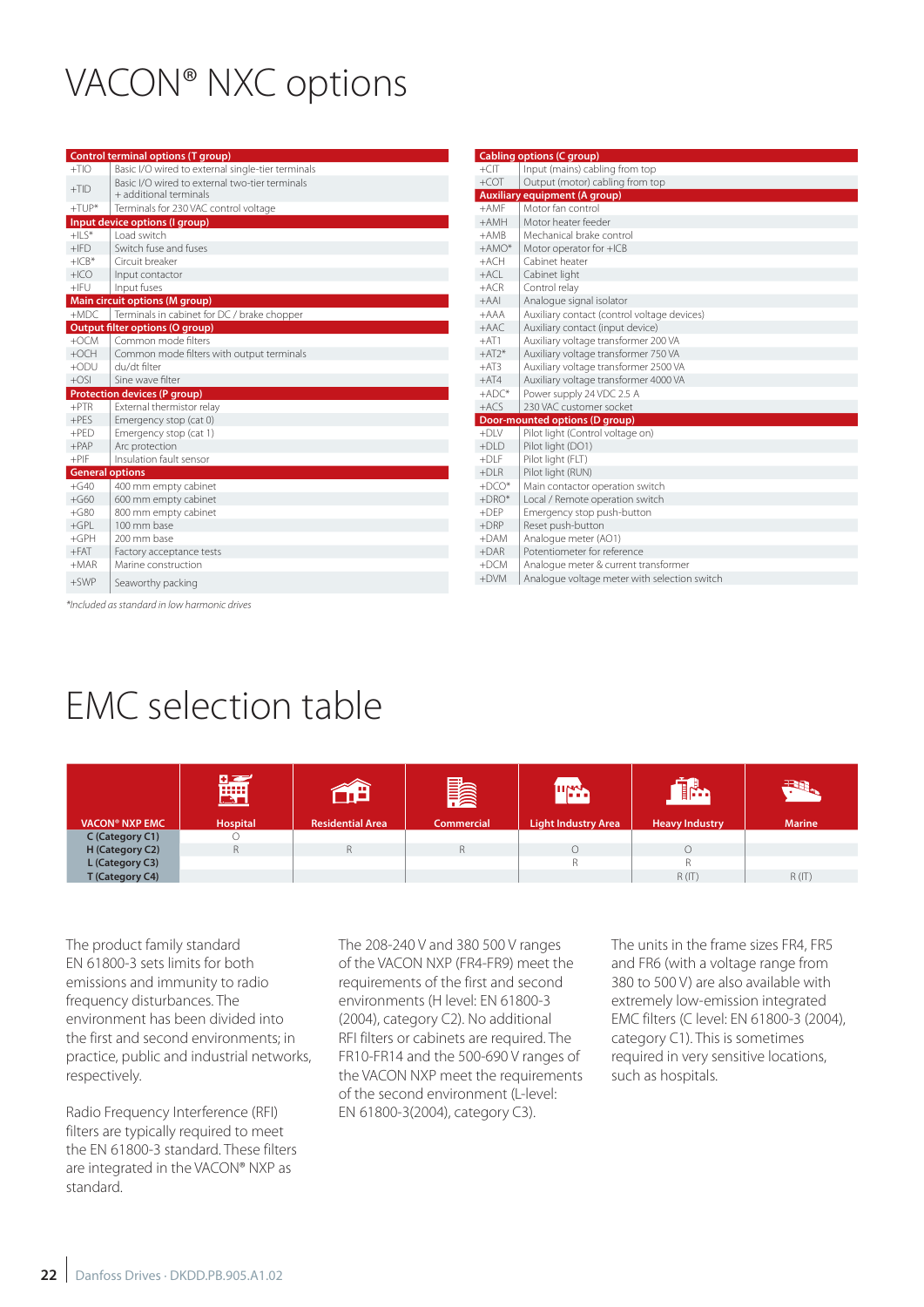## Type code key

#### **NXC**  $\begin{bmatrix} 0.520 & 5 & A & 2 & L & 0 & S & F & A1 & A2 & 00 & 00 & 0 & + & F \end{bmatrix}$  IFD